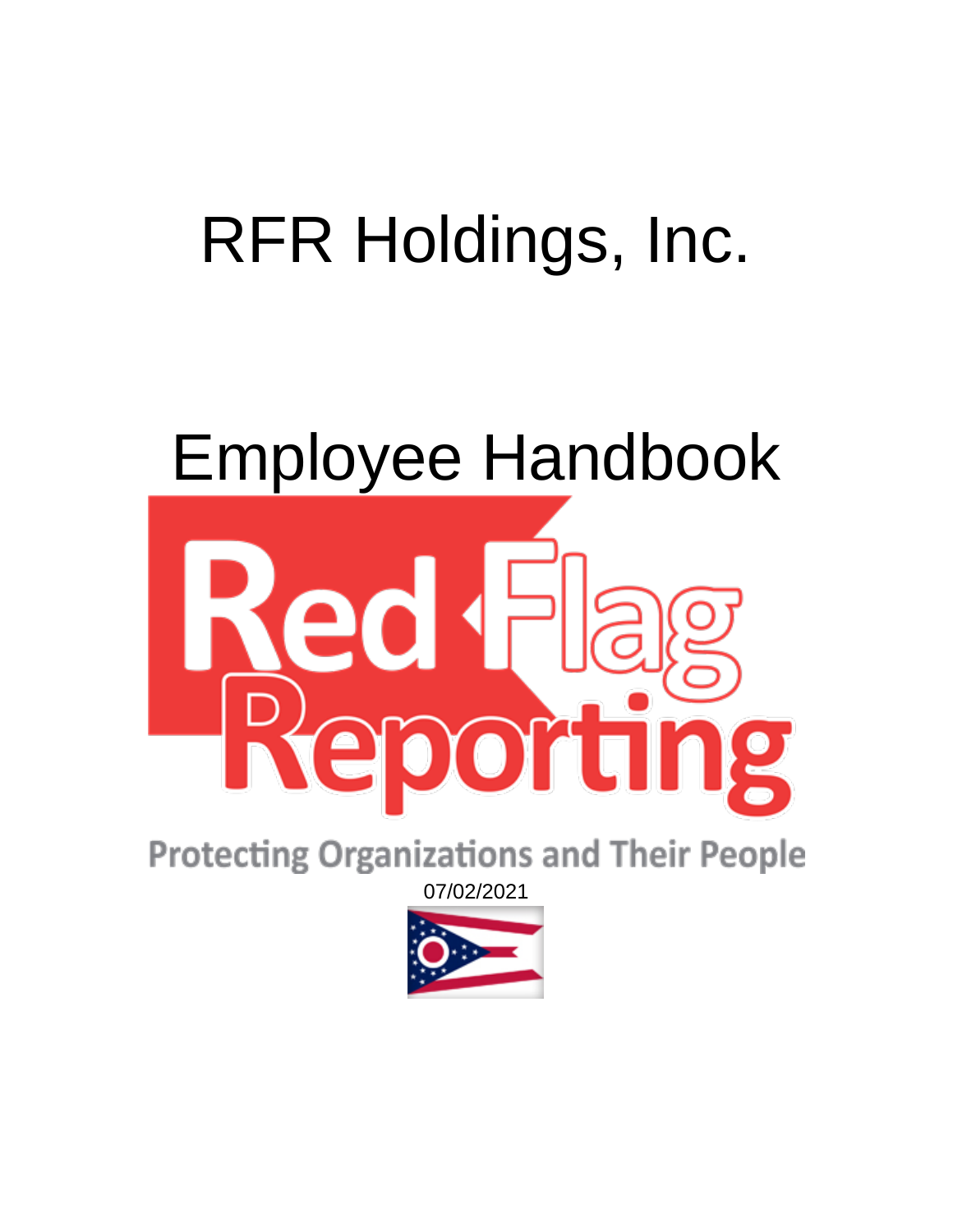# **ABOUT THIS HANDBOOK/DISCLAIMER**

We prepared this handbook to help employees find the answers to many questions that they may have regarding their employment with RFR Holdings, Inc. Please take the necessary time to read it.

We do not expect this handbook to answer all questions. Supervisors and Human Resources also serve as a major source of information.

Neither this handbook nor any other verbal or written communication by a management representative is, nor should it be considered to be, an agreement, contract of employment, express or implied, or a promise of treatment in any particular manner in any given situation, nor does it confer any contractual rights whatsoever. RFR Holdings, Inc. adheres to the policy of employment at will, which permits the Company or the employee to end the employment relationship at any time, for any reason, with or without cause or notice.

No Company representative other than the President may modify at-will status and/or provide any special arrangement concerning terms or conditions of employment in an individual case or generally and any such modification must be in a signed writing.

Many matters covered by this handbook, such as benefit plan descriptions, are also described in separate Company documents. These Company documents are always controlling over any statement made in this handbook or by any member of management.

This handbook states only general Company guidelines. The Company may, at any time, in its sole discretion, modify or vary from anything stated in this handbook, with or without notice, except for the rights of the parties to end employment at will, which may only be modified by an express written agreement signed by the employee and the President.

This handbook supersedes all prior handbooks.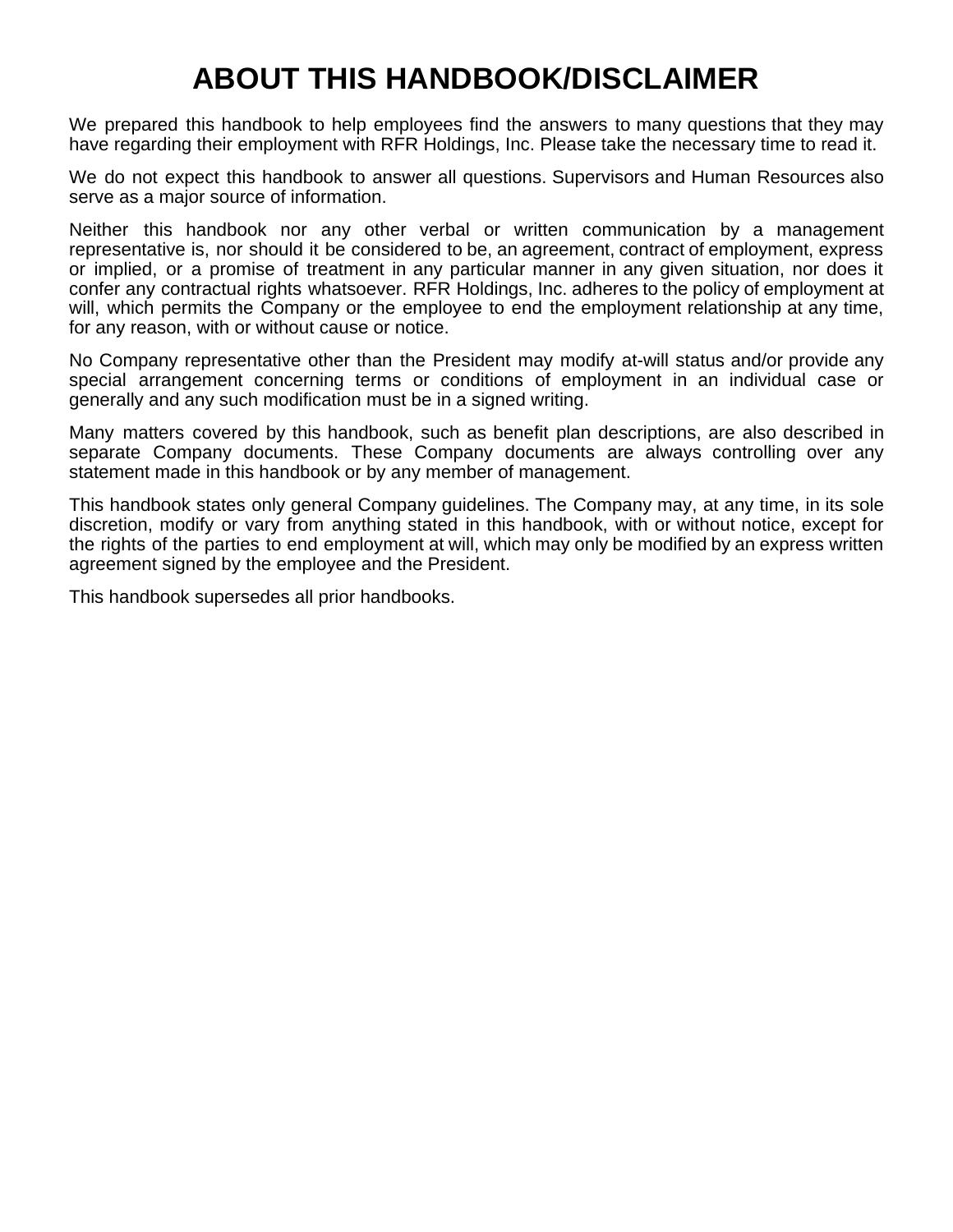| <b>Table of Contents</b> |  |  |  |
|--------------------------|--|--|--|
|                          |  |  |  |

| <b>Section 1 - Governing Principles of Employment</b> | 5  |  |
|-------------------------------------------------------|----|--|
| 1-1. Introduction                                     | 5  |  |
| 1-2. Equal Employment Opportunity                     | 5  |  |
| 1-3. Non-Harassment                                   | 6  |  |
| 1-4. Drug-Free and Alcohol-Free Workplace             | 8  |  |
| 1-5. Workplace Violence                               | 8  |  |
| <b>Section 2 - Operational Policies</b>               |    |  |
| 2-1. Employee Classifications                         | 10 |  |
| 2-2. Your Employment Records                          | 10 |  |
| 2-3. Working Hours and Schedule                       | 10 |  |
| 2-4. Timekeeping Procedures                           | 11 |  |
| 2-5. Overtime                                         | 11 |  |
| 2-6. Travel Time for Non-Exempt Employees             | 11 |  |
| 2-7. Safe Harbor Policy for Exempt Employees          | 12 |  |
| 2-8. Your Paycheck                                    | 13 |  |
| 2-9. Salary Advances                                  | 13 |  |
| 2-10. Performance Review                              | 14 |  |
| 2-11. Record Retention                                | 14 |  |
| 2-12. Job Postings                                    | 14 |  |
| <b>Section 3 - Benefits</b>                           | 15 |  |
| 3-1. Benefits Overview                                | 15 |  |
| 3-2. Paid Holidays                                    | 15 |  |
| 3-3. Paid Time Off                                    | 16 |  |
| 3-4. Lactation Breaks                                 | 17 |  |
| 3-5. Workers' Compensation                            | 17 |  |
| 3-6. Jury Duty                                        | 18 |  |
| 3-7. Bereavement Leave                                | 18 |  |
| 3-8. Voting Leave                                     | 18 |  |
| 3-9. Retirement Plan                                  | 18 |  |
| <b>Section 4 - Leaves of Absence</b>                  | 19 |  |
| 4-1. Personal Leave                                   | 19 |  |
| 4-2. Military Leave                                   | 19 |  |
| <b>Section 5 - General Standards of Conduct</b>       | 20 |  |
| 5-1. Workplace Conduct                                | 21 |  |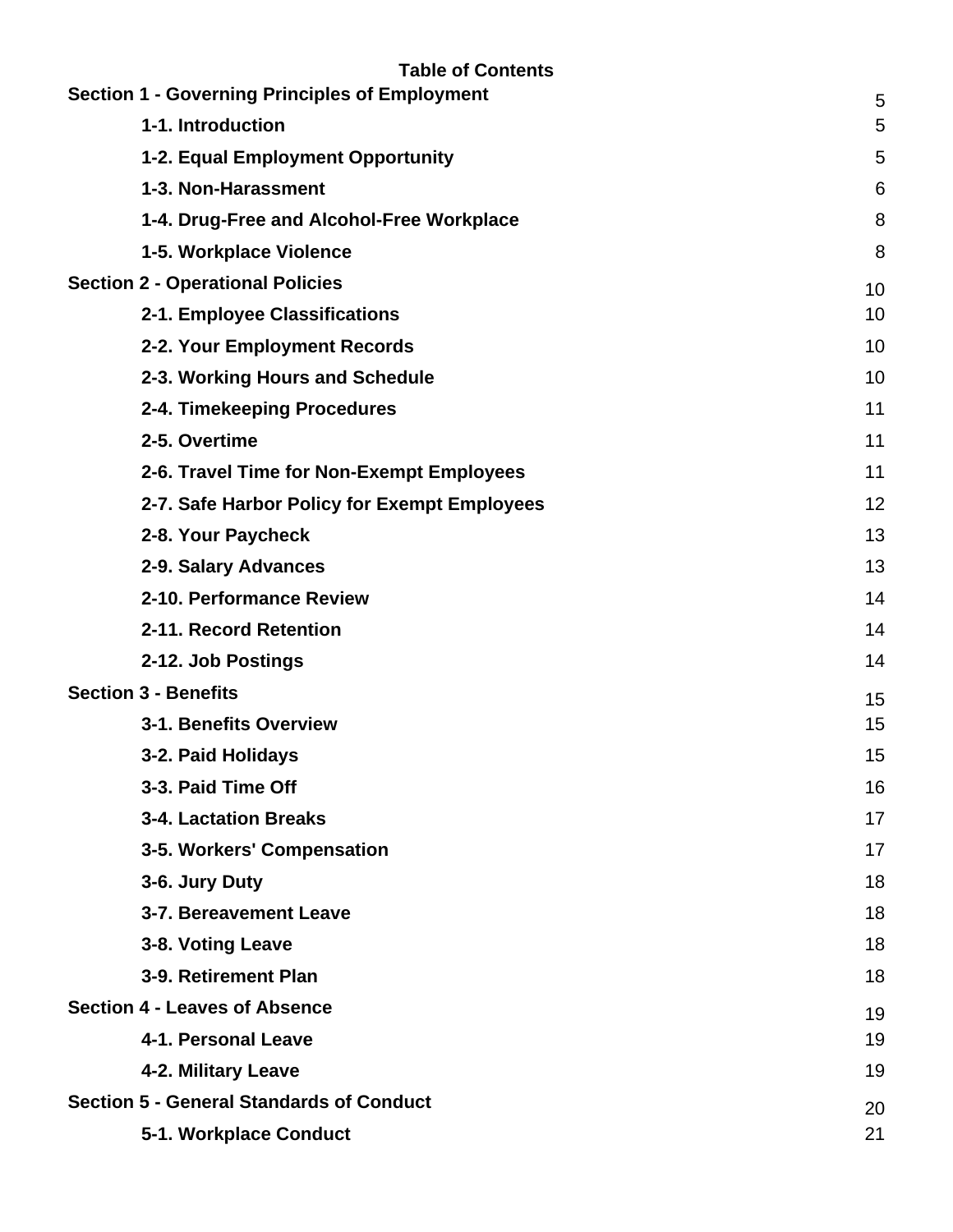| <b>Table of Contents</b>                                                         |    |
|----------------------------------------------------------------------------------|----|
| 5-2. Punctuality and Attendance                                                  | 22 |
| 5-3. Use of Communications and Computer Systems                                  | 22 |
| 5-4. Use of Social Media                                                         | 23 |
| 5-5. Personal and Company-Provided Portable Communication Devices                | 24 |
| 5-6. Camera Phones/Recording Devices                                             | 25 |
| 5-7. Inspections                                                                 | 25 |
| 5-8. Smoking                                                                     | 26 |
| 5-9. Personal Visits and Telephone Calls                                         | 26 |
| 5-10. Solicitation and Distribution                                              | 26 |
| 5-11. Bulletin Boards                                                            | 26 |
| 5-12. Confidential Company Information                                           | 26 |
| 5-13. Personally Identifiable Information - Privacy                              | 27 |
| 5-14. Conflict of Interest and Business Ethics                                   | 27 |
| 5-15. Use of Facilities, Equipment and Property, Including Intellectual Property | 27 |
| 5-16. Health and Safety                                                          | 28 |
| 5-17. Hiring Relatives/Employee Relationships                                    | 28 |
| 5-18. Employee Dress and Personal Appearance                                     | 29 |
| 5-19. Publicity/Statements to the Media                                          | 29 |
| 5-20. Operation of Vehicles                                                      | 29 |
| 5-21. Business Expense Reimbursement                                             | 30 |
| 5-22. References                                                                 | 30 |
| 5-23. If You Must Leave Us                                                       | 30 |
| 5-24. Exit Interviews                                                            | 31 |
| 5-25. A Few Closing Words                                                        | 31 |
| <b>General Handbook Acknowledgment</b>                                           | 32 |
| <b>Receipt of Non-Harassment Policy</b>                                          | 33 |
|                                                                                  |    |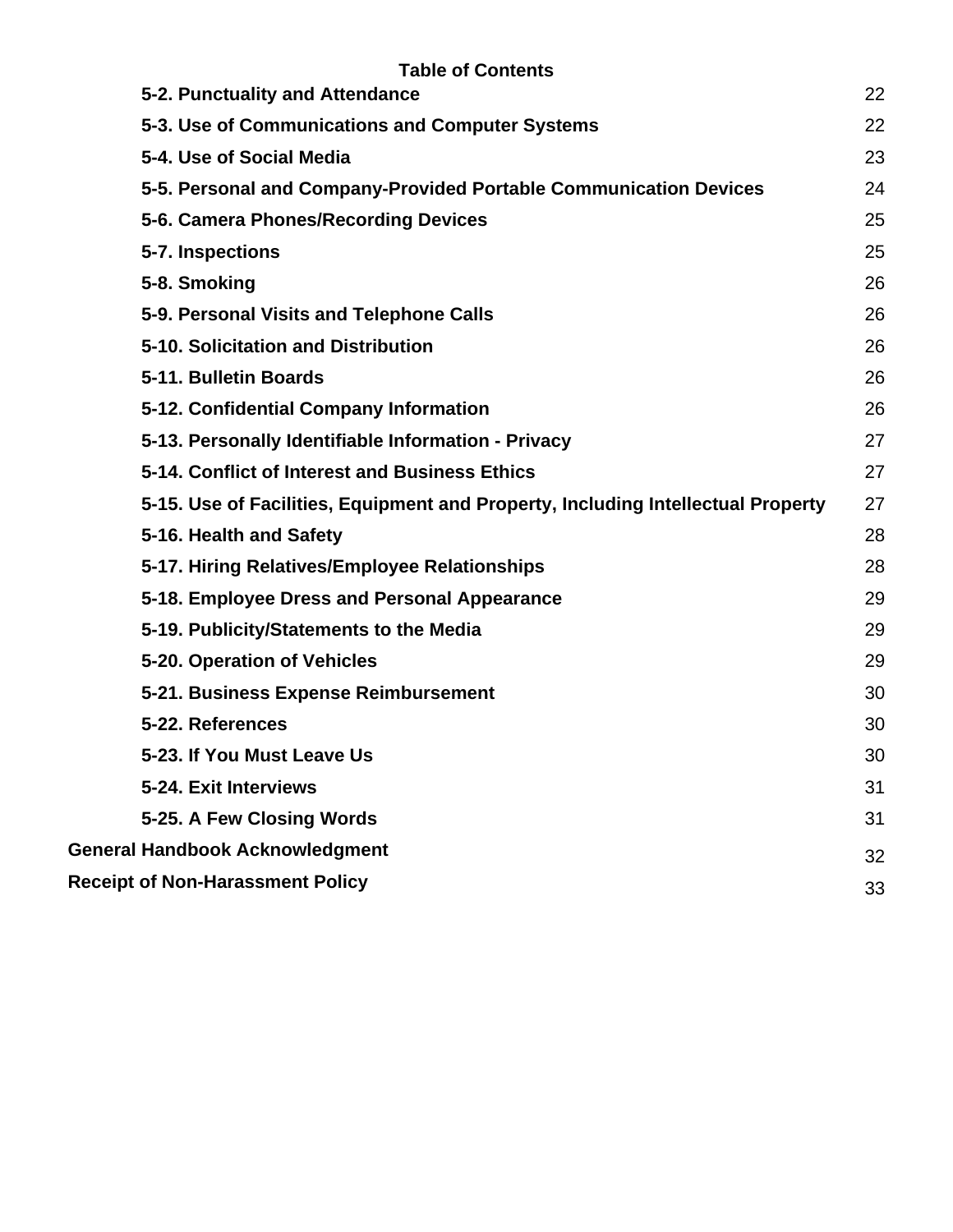# <span id="page-4-0"></span>**Section 1 - Governing Principles of Employment**

#### **1-1. Introduction**

For employees who are commencing employment with RFR Holdings, Inc. ("RFR Holdings, Inc." or "the Company"), on behalf of RFR Holdings, Inc., let me extend a warm and sincere welcome.

For employees who have been with us, thanks for your past and continued service.

I extend my personal best wishes for success and happiness here at RFR Holdings, Inc. We understand that it is our employees who provide the services that our customers rely upon, and who will enable us to create new opportunities in the years to come.

Raymond Dunkle, President

#### **1-2. Equal Employment Opportunity**

RFR Holdings, Inc. is an Equal Opportunity Employer that does not discriminate on the basis of actual or perceived race, color, creed, religion, national origin, ancestry, citizenship status, age, sex or gender (including pregnancy, childbirth and pregnancy-related conditions), gender identity or expression (including transgender status), sexual orientation, marital status, military service and veteran status, physical or mental disability, genetic information, or any other characteristic protected by applicable federal, state or local laws and ordinances. RFR Holdings, Inc.'s management team is dedicated to this policy with respect to recruitment, hiring, placement, promotion, transfer, training, compensation, benefits, employee activities, access to facilities and programs and general treatment during employment.

The Company will endeavor to make a reasonable accommodation of an otherwise qualified applicant or employee related to an individual's: physical or mental disability; sincerely held religious beliefs and practices; and/or any other reason required by applicable law, unless doing so would impose an undue hardship upon the Company's business operations.

Any applicant or employee who needs an accommodation in order to perform the essential functions of the job should contact the President to request such an accommodation. The individual should specify what accommodation is needed to perform the job and submit supporting documentation explaining the basis for the requested accommodation, to the extent permitted and in accordance with applicable law. The Company then will review and analyze the request, including engaging in an interactive process with the employee or applicant, to identify if such an accommodation can be made. The Company will evaluate requested accommodations, and as appropriate, identify other possible accommodations, if any. The individual will be notified of The Company's decision regarding the request within a reasonable period. The Company treats all medical information submitted as part of the accommodation process in a confidential manner.

Any employees with questions or concerns about equal employment opportunities in the workplace are encouraged to bring these issues to the attention of the President. The Company will not allow any form of retaliation against individuals who raise issues of equal employment opportunity. If employees feel they have been subjected to any such retaliation, they should contact the President.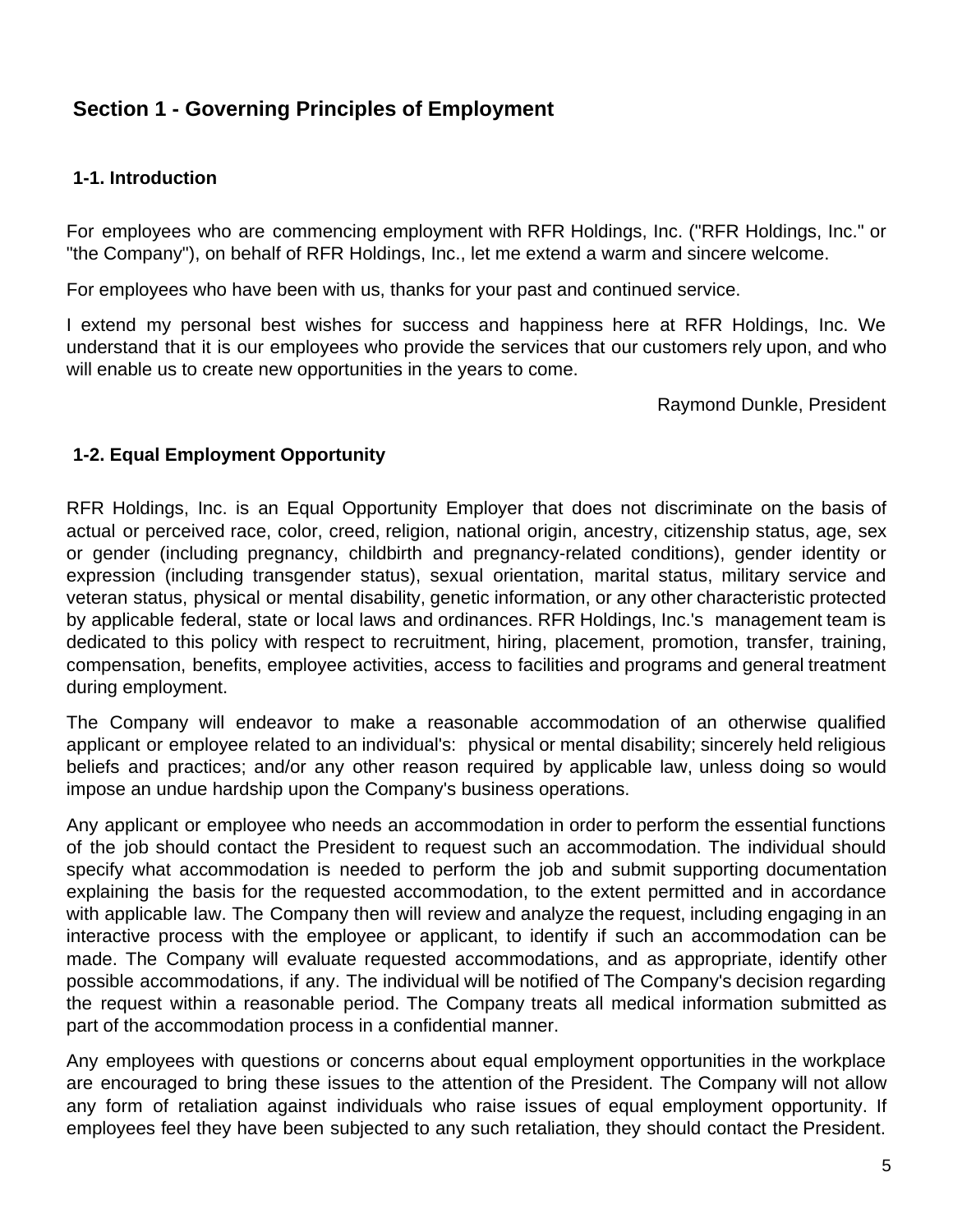<span id="page-5-0"></span>To ensure our workplace is free of artificial barriers, violation of this policy including any improper retaliatory conduct will lead to discipline, up to and including discharge. All employees must cooperate with all investigations conducted pursuant to this policy.

# **1-3. Non-Harassment**

It is RFR Holdings, Inc.'s policy to prohibit intentional and unintentional harassment of or against job applicants, contractors, interns, volunteers or employees by another employee, supervisor, vendor, customer or any third party on the basis of actual or perceived race, color, creed, religion, national origin, ancestry, citizenship status, age, sex or gender (including pregnancy, childbirth and pregnancy-related conditions), gender identity or expression (including transgender status), sexual orientation, marital status, military service and veteran status, physical or mental disability, genetic information or any other characteristic protected by applicable federal, state or local laws (referred to as "protected characteristics"). Such conduct will not be tolerated by RFR Holdings, Inc.

The purpose of this policy is not to regulate our employees' personal morality, but to ensure that no one harasses another individual in the workplace, including while on Company premises, while on Company business (whether or not on Company premises) or while representing the Company. In addition to being a violation of this policy, harassment or retaliation based on any protected characteristic as defined by applicable federal, state, or local laws also is unlawful. For example, sexual harassment and retaliation against an individual because the individual filed a complaint of sexual harassment or because an individual aided, assisted or testified in an investigation or proceeding involving a complaint of sexual harassment as defined by applicable federal, state, or local laws are unlawful.

# **Harassment Defined**

Harassment generally is defined in this policy as unwelcome verbal, visual or physical conduct that denigrates or shows hostility or aversion towards an individual because of any actual or perceived protected characteristic or has the purpose or effect of unreasonably interfering with an individual's work performance or creating an intimidating, hostile or offensive working environment.

Harassment can be verbal (including slurs, jokes, insults, epithets, gestures or teasing), visual (including offensive posters, symbols, cartoons, drawings, computer displays, text messages, social media posts or e-mails) or physical conduct (including physically threatening another, blocking someone's way, etc.). Such conduct violates this policy, even if it does not rise to the level of a violation of applicable federal, state or local laws. Because it is difficult to define unlawful harassment, employees are expected to behave at all times in a manner consistent with the intended purpose of this policy.

# **Sexual Harassment Defined**

Sexual harassment can include all of the above actions, as well as other unwelcome conduct, such as unwelcome or unsolicited sexual advances, requests for sexual favors, conversations regarding sexual activities and other verbal, visual or physical conduct of a sexual nature when:

- submission to that conduct or those advances or requests is made either explicitly or implicitly a term or condition of an individual's employment; or
- submission to or rejection of the conduct or advances or requests by an individual is used as the basis for employment decisions affecting the individual; or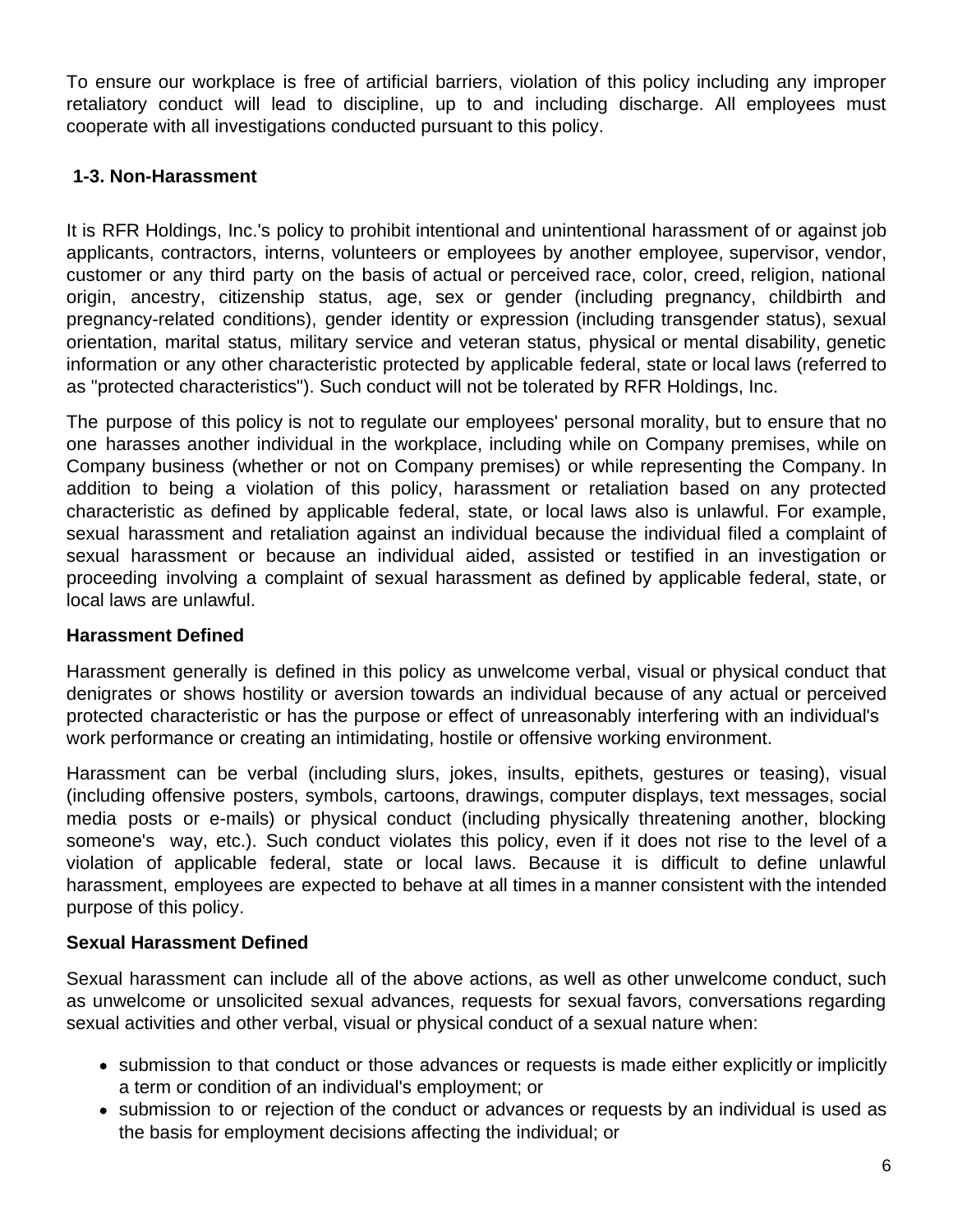• the conduct or advances or requests have the purpose or effect of unreasonably interfering with an individual's work performance or creating an intimidating, hostile or offensive working environment.

Examples of conduct that violate this policy include:

- 1. unwelcome flirtations, leering, whistling, touching, pinching, assault, blocking normal movement;
- 2. requests for sexual favors or demands for sexual favors in exchange for favorable treatment;
- 3. obscene or vulgar gestures, posters or comments;
- 4. sexual jokes or comments about a person's body, sexual prowess or sexual deficiencies;
- 5. propositions or suggestive or insulting comments of a sexual nature;
- 6. derogatory cartoons, posters and drawings;
- 7. sexually-explicit e-mails, text messages or voicemails;
- 8. uninvited touching of a sexual nature;
- 9. unwelcome sexually-related comments;
- 10. conversation about one's own or someone else's sex life;
- 11. conduct or comments consistently targeted at only one gender, even if the content is not sexual; and
- 12. teasing or other conduct directed toward a person because of the person's gender.

# **Reporting Procedures**

If the employee has been subjected to or witnessed conduct which violates this policy, the employee should immediately report the matter to the President. If the employee is unable for any reason to contact this person, or if the employee has not received an initial response within five (5) business days after reporting any incident of what the employee perceives to be harassment, the employee should contact the Vice President. If the person toward whom the complaint is directed is one of the individuals indicated above, the employee should contact any higher-level manager in the reporting hierarchy.

# **Investigation Procedures**

Every report of perceived harassment will be fully investigated, and corrective action will be taken where appropriate. All complaints will be kept confidential to the extent possible, but confidentiality cannot be guaranteed. All employees must cooperate with all investigations conducted pursuant to this policy.

# **Retaliation Prohibited**

In addition, the Company will not allow any form of retaliation against individuals who report unwelcome conduct to management or who cooperate in the investigations of such reports in accordance with this policy. If the employee has been subjected to any such retaliation, the employee should report it in the same manner in which the employee would report a claim of perceived harassment under this policy.

Violation of this policy including any improper retaliatory conduct will result in disciplinary action, up to and including termination.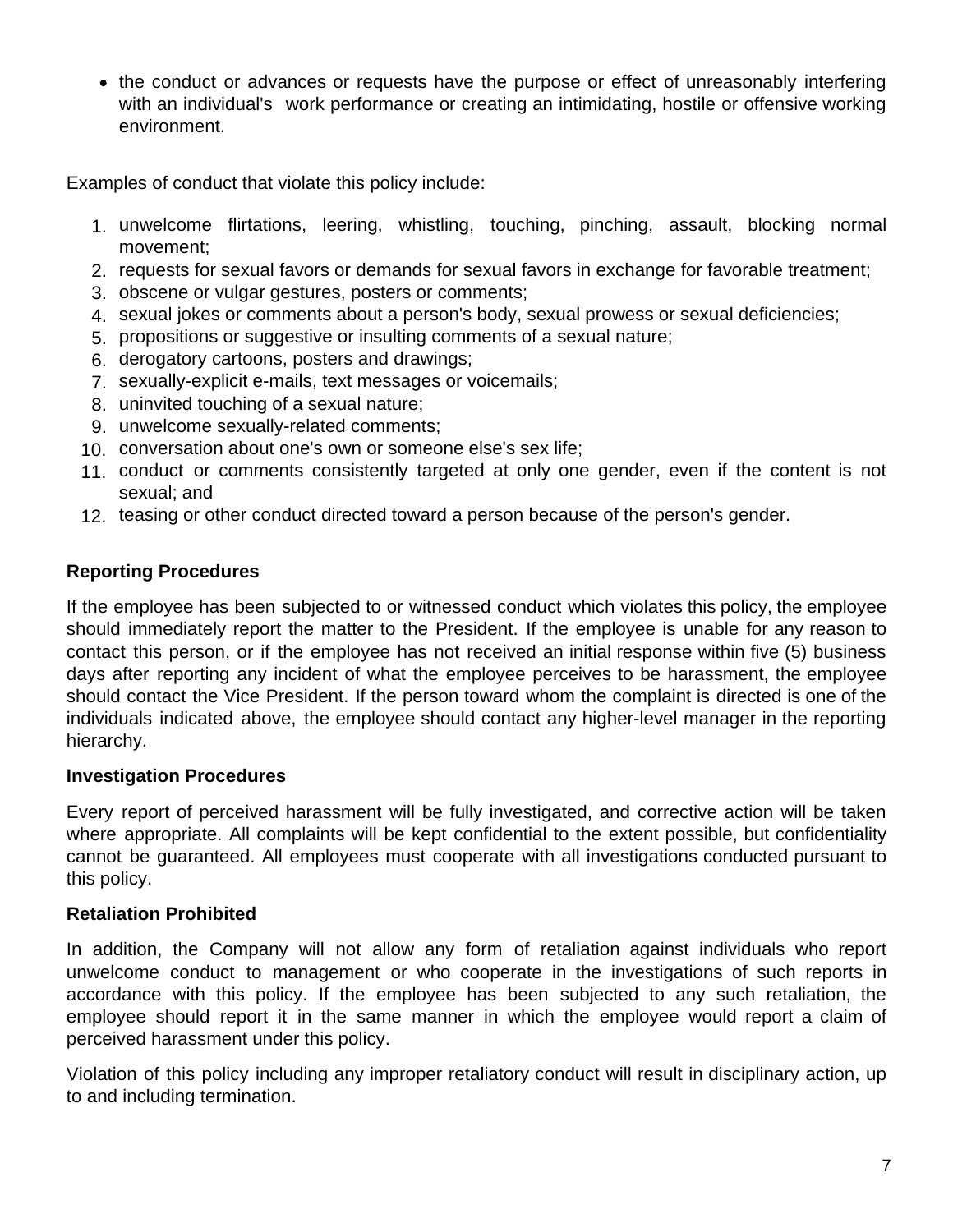# <span id="page-7-0"></span>**1-4. Drug-Free and Alcohol-Free Workplace**

To help ensure a safe, healthy and productive work environment for our employees and others, to protect Company property, and to ensure efficient operations, RFR Holdings, Inc. has adopted a policy of maintaining a workplace free of drugs and alcohol. This policy applies to all employees and other individuals who perform work for the Company.

The unlawful or unauthorized use, abuse, solicitation, theft, possession, transfer, purchase, sale or distribution of controlled substances (including medical marijuana), drug paraphernalia or alcohol by an individual anywhere on Company premises, while on Company business (whether or not on Company premises) or while representing the Company, is strictly prohibited. Employees and other individuals who work for the Company also are prohibited from reporting to work or working while they are using or under the influence of alcohol or any controlled substances, which may impact the employee's ability to perform their job or otherwise pose safety concerns, except when the use is pursuant to a licensed medical practitioner's instructions and the licensed medical practitioner authorized the employee or individual to report to work. However, this exception does not extend any right to report to work under the influence of medical marijuana or to use medical marijuana as a defense to a positive drug test, to the extent the employee is subject to any drug testing requirement, except as permitted by and in accordance with applicable law.

Violation of this policy will result in disciplinary action, up to and including discharge.

The Company maintains a policy of non-discrimination and will endeavor to make reasonable accommodations to assist individuals recovering from substance and alcohol dependencies, and those who have a medical history which reflects treatment for substance abuse conditions. However, employees may not request an accommodation to avoid discipline for a policy violation. We encourage employees to seek assistance before their substance abuse or alcohol misuse renders them unable to perform the essential functions of their jobs, or jeopardizes the health and safety of any Company employee, including themselves.

# **1-5. Workplace Violence**

RFR Holdings, Inc. is strongly committed to providing a safe workplace. The purpose of this policy is to minimize the risk of personal injury to employees and damage to Company and personal property.

RFR Holdings, Inc. does not expect employees to become experts in psychology or to physically subdue a threatening or violent individual. Indeed, RFR Holdings, Inc. specifically discourages employees from engaging in any physical confrontation with a violent or potentially violent individual. However, RFR Holdings, Inc. does expect and encourage employees to exercise reasonable judgment in identifying potentially dangerous situations.

Experts in the mental health profession state that prior to engaging in acts of violence, troubled individuals often exhibit one or more of the following behaviors or signs: over-resentment, anger and hostility; extreme agitation; making ominous threats such as bad things will happen to a particular person, or a catastrophic event will occur; sudden and significant decline in work performance; irresponsible, irrational, intimidating, aggressive or otherwise inappropriate behavior; reacting to questions with an antagonistic or overtly negative attitude; discussing weapons and their use, and/or brandishing weapons in the workplace; overreacting or reacting harshly to changes in Company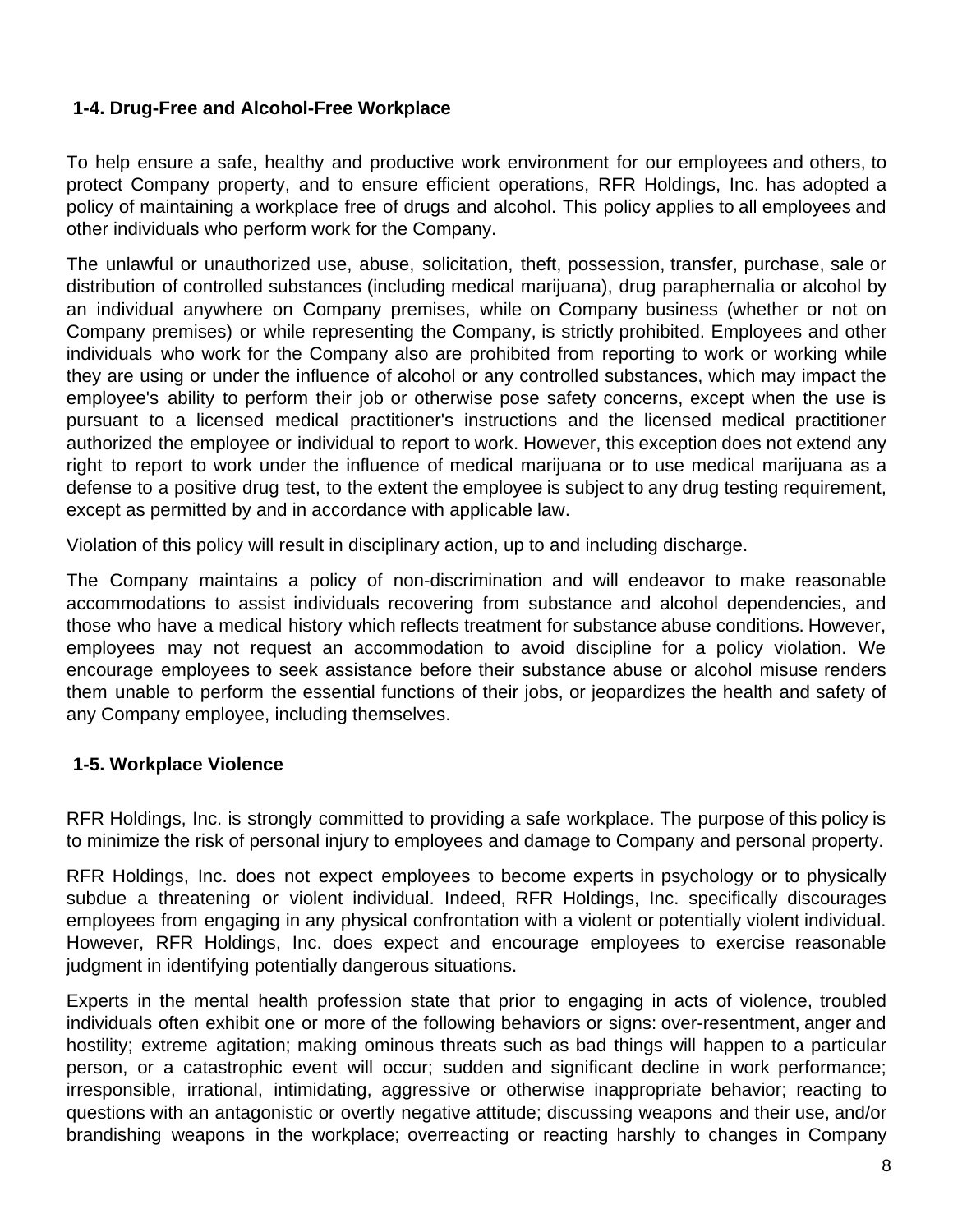policies and procedures; personality conflicts with co-workers; obsession or preoccupation with a coworker or supervisor; attempts to sabotage the work or equipment of a co-worker; blaming others for mistakes and circumstances; or demonstrating a propensity to behave and react irrationally.

# **Prohibited Conduct**

Threats, threatening language or any other acts of aggression or violence made toward or by any Company employee WILL NOT BE TOLERATED. For purposes of this policy, a threat includes any verbal or physical harassment or abuse, any attempt at intimidating or instilling fear in others, menacing gestures, flashing of weapons, stalking or any other hostile, aggressive, injurious or destructive action undertaken for the purpose of domination or intimidation.

# **Procedures for Reporting a Threat**

All potentially dangerous situations, including threats by co-workers, should be reported immediately to any member of management with whom the employee feels comfortable. Reports of threats may be maintained confidential to the extent maintaining confidentiality does not impede RFR Holdings, Inc.'s ability to investigate and respond to the complaints. All threats will be promptly investigated. All employees must cooperate with all investigations. No employee will be subjected to retaliation, intimidation or disciplinary action as a result of reporting a threat in good faith under this policy.

If the Company determines, after an appropriate good faith investigation, that someone has violated this policy, the Company will take swift and appropriate corrective action.

If the employee is the recipient of a threat made by an outside party, that employee should follow the steps detailed in this section. It is important for the Company to be aware of any potential danger in its offices. Indeed, the Company wants to take effective measures to protect everyone from the threat of a violent act by employees or by anyone else.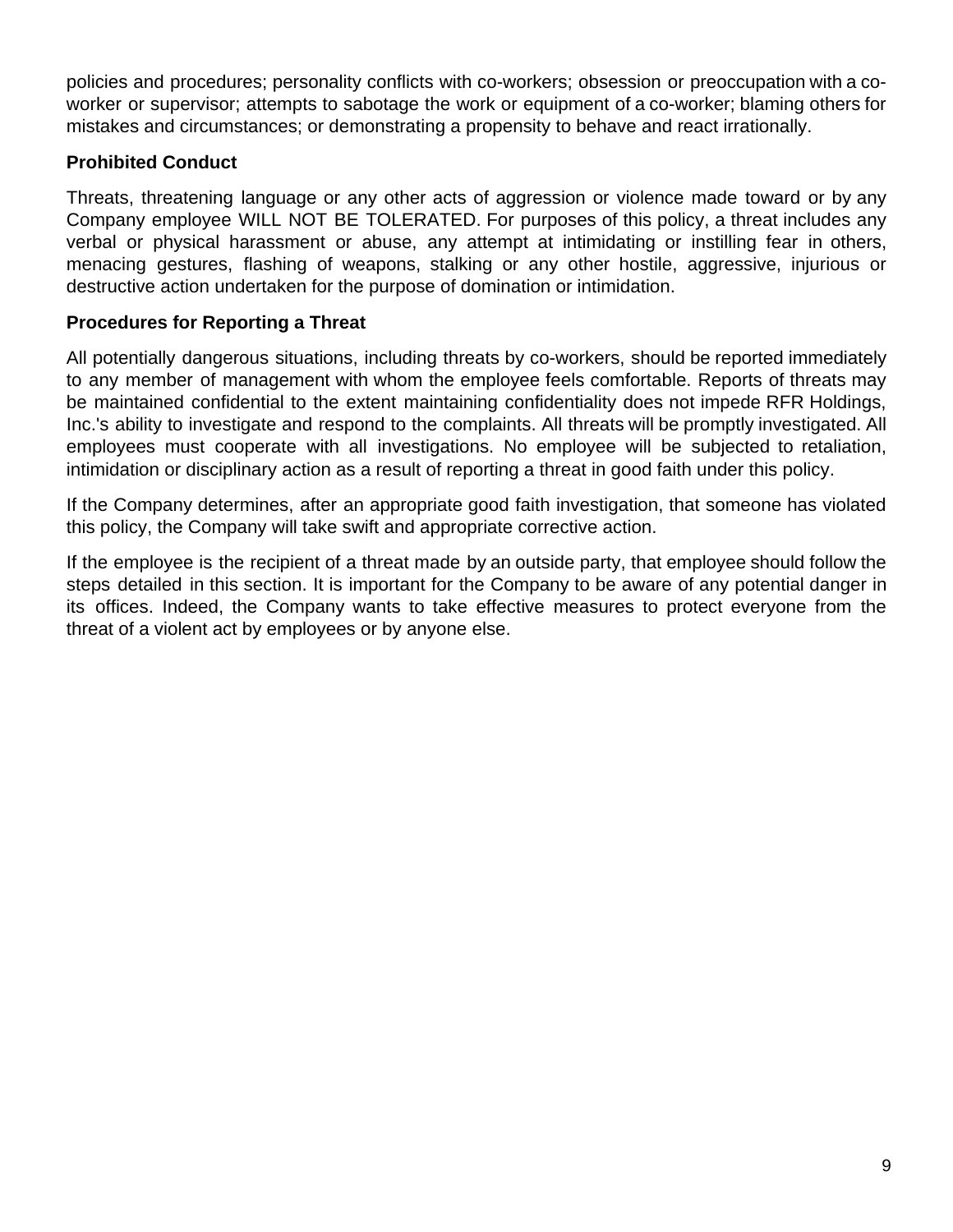# <span id="page-9-0"></span>**Section 2 - Operational Policies**

#### **2-1. Employee Classifications**

For purposes of this handbook, all RFR Holdings, Inc. employees fall within one of the classifications below.

**Full-Time Employees** - Employees who regularly work at least 40 hours per week who were not hired on a short-term basis.

**Part-Time Employees** - Employees who regularly work fewer than 40 hours per week who were not hired on a short-term basis.

**Short-Term Employees** - Employees who were hired for a specific short-term project, or on a shortterm freelance, per diem or temporary basis. Short-Term employees generally are not eligible for Company benefits, but are eligible to receive statutory benefits.

In addition to the above classifications, employees are categorized as either "**exempt**" or "**non-exempt**" for purposes of federal and state wage and hour laws. Employees classified as exempt do not receive overtime pay; they generally receive the same weekly salary regardless of hours worked. Such salary may be paid less frequently than weekly. The employee will be informed of these classifications upon hire and informed of any subsequent changes to the classifications.

#### **2-2. Your Employment Records**

In order to obtain their position, employees have provided personal information, such as address and telephone number. This information is contained in their personnel file.

Employees should keep their personnel file up to date by informing VP of Finance of any changes. Employees also should inform VP of Finance of any specialized training or skills they acquire, as well as any changes to any required visas. Unreported changes of address, marital status, etc. can affect withholding tax and benefit coverage. Further, an "out of date" emergency contact or an inability to reach employees in a crisis could cause a severe health or safety risk or other significant problem.

#### **2-3. Working Hours and Schedule**

RFR Holdings, Inc. normally is open for business from 8:00 am to 5:00 pm, Monday through Friday. Employees will be assigned a work schedule and will be expected to begin and end work according to the schedule. To accommodate the needs of the business, at some point RFR Holdings, Inc. may need to change individual work schedules on either a short-term or long-term basis.

Employees will be provided meal and rest periods as required by law. A supervisor will provide further details.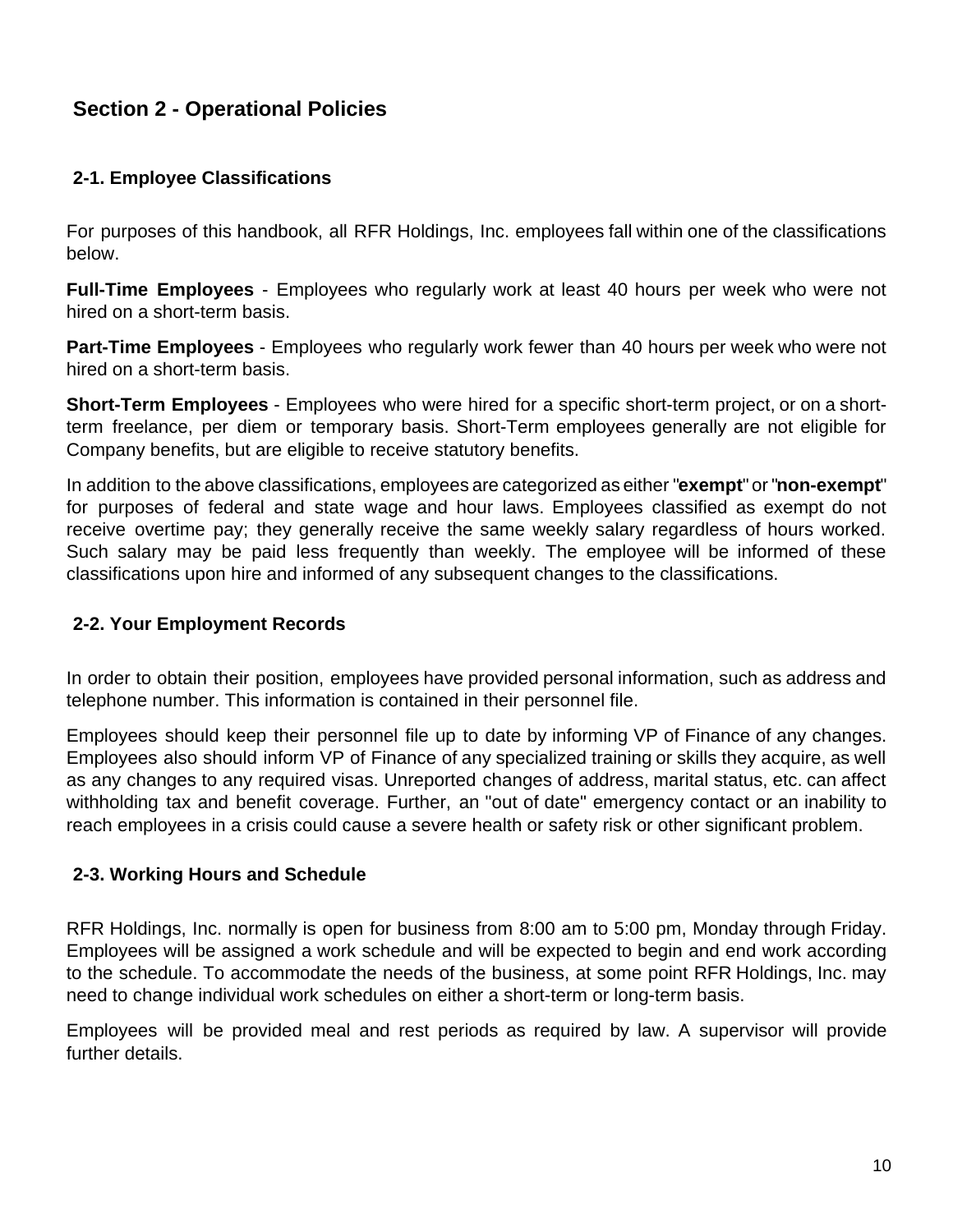# <span id="page-10-0"></span>**2-4. Timekeeping Procedures**

Employees must record their actual time worked for payroll and benefit purposes. Non-exempt employees must record the time work begins and ends, as well as the beginning and ending time of any departure from work for any non-work-related reason, on forms as prescribed by management.

Altering, falsifying or tampering with time records is prohibited and subjects the employee to discipline, up to and including discharge.

Exempt employees are required to record their daily work attendance and report full days of absence from work for reasons such as leaves of absence, sick leave or personal business.

Non-exempt employees may not start work until their scheduled starting time.

It is the employee's responsibility to sign time records to certify the accuracy of all time recorded. Any errors in the time record should be reported immediately to a supervisor, who will attempt to correct legitimate errors.

# **2-5. Overtime**

Like most successful companies, RFR Holdings, Inc. experiences periods of extremely high activity. During these busy periods, additional work is required from all of us. Supervisors are responsible for monitoring business activity and requesting overtime work if it is necessary. Effort will be made to provide employees with adequate advance notice in such situations.

Any non-exempt employee who works overtime will be compensated at the rate of one and one-half times (1.5) their normal hourly wage for all time worked in excess of 40 hours each week, unless otherwise required by law.

Employees may work overtime only with prior management authorization.

For purposes of calculating overtime for non-exempt employees, the workweek begins at 12 a.m. on Sunday and ends 168 hours later at 12 a.m. on the following Sunday.

# **2-6. Travel Time for Non-Exempt Employees**

# **Overnight, Out-of-Town Trips**

Non-exempt employees will be compensated for time spent traveling (except for meal periods) during their normal working hours, on days they are scheduled to work and on unscheduled work days (such as weekends). Non-exempt employees also will be paid for any time spent performing job duties during otherwise non-compensable travel time; however, such work should be limited absent advance management authorization.

# **Out-of-Town Trips for One Day**

Non-exempt employees who travel out of town for a one-day assignment will be paid for all travel time, except for, among other things: time spent traveling between the employee's home and the local railroad, bus or plane terminal; and meal periods.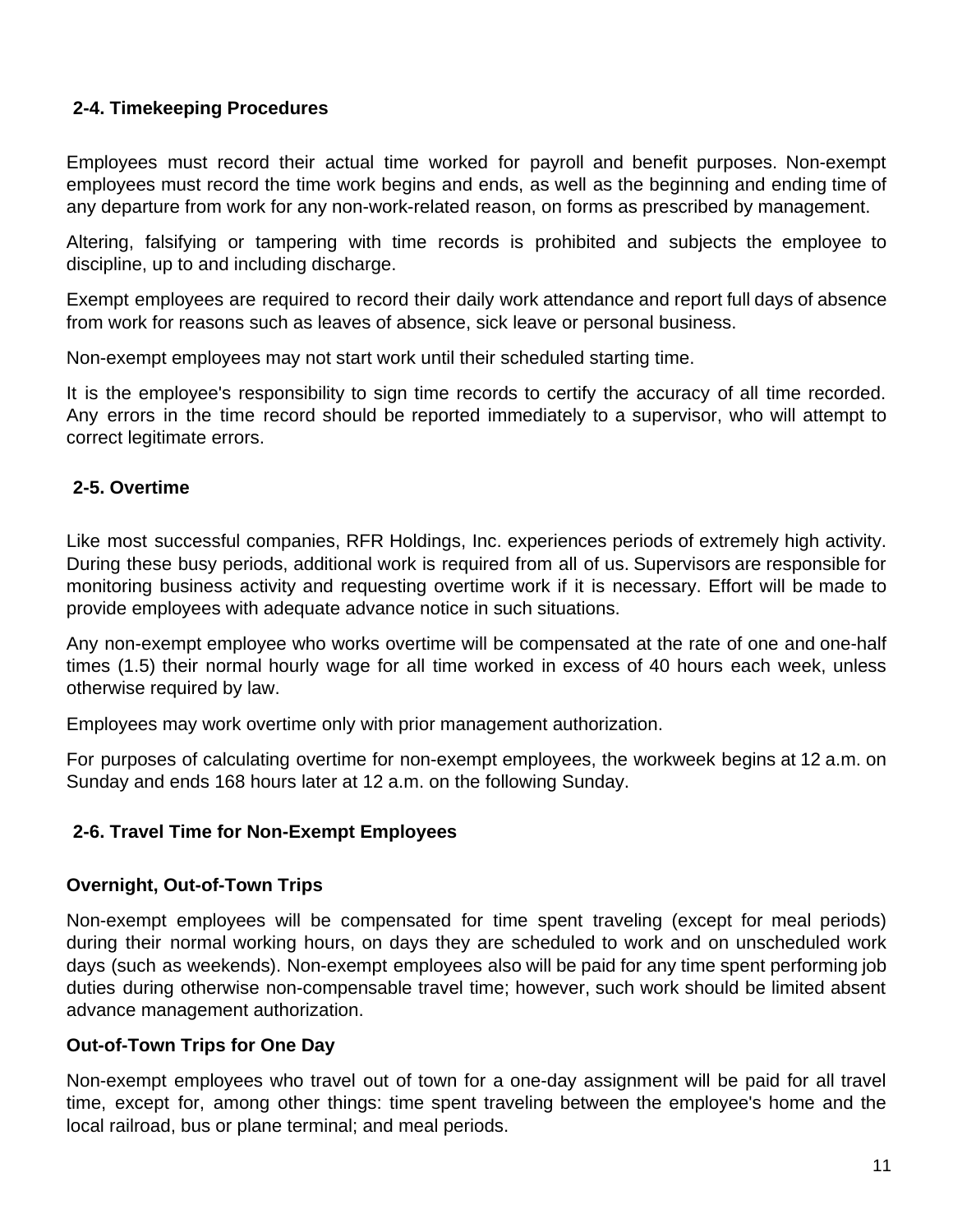# <span id="page-11-0"></span>**Local Travel**

Non-exempt employees will be compensated for time spent traveling from one job site to another job site during a workday. The trip home, however, is non-compensable when the employee goes directly home from the final job site, unless it is much longer than the regular commute home from the regular worksite. In such case, the portion of the trip home in excess of the regular commute is compensable.

# **Commuting Time**

Under the Portal to Portal Act, travel from home to work and from work to home is generally noncompensable. However, if a non-exempt employee regularly reports to a worksite near their home, but is required to report to a worksite farther away than the regular worksite, the additional time spent traveling is compensable.

If compensable travel time results in more than 40 hours worked by a non-exempt employee, the employee will be compensated at an overtime rate of one and one-half (1-1/2) times the regular rate.

To the extent that applicable state law provides greater benefits, state law applies.

# **2-7. Safe Harbor Policy for Exempt Employees**

It is RFR Holdings, Inc.'s policy and practice to accurately compensate employees and to do so in compliance with all applicable state and federal laws. To ensure proper payment and that no improper deductions are made, employees must review pay stubs promptly to identify and report all errors.

Those classified as exempt salaried employees will receive a salary which is intended to compensate them for all hours they may work for RFR Holdings, Inc. This salary will be established at the time of hire or classification as an exempt employee. While it may be subject to review and modification from time to time, such as during salary review times, the salary will be a predetermined amount that will not be subject to deductions for variations in the quantity or quality of the work performed.

Under federal and state law, salary is subject to certain deductions. For example, unless state law requires otherwise, salary can be reduced for the following reasons:

- full-day absences for personal reasons;
- full-day absences for sickness or disability if the deduction is made in accordance with a bona fide plan, policy or practice of providing wage replacement benefits for such absences (deductions also may be made for the exempt employee's full-day absences due to sickness or disability before the employee has qualified for the plan, policy or practice or after the employee has exhausted the leave allowance under the plan);
- full-day disciplinary suspensions for infractions of our written policies and procedures;
- Family and Medical Leave Act absences (either full- or partial-day absences);
- to offset amounts received as payment from the court for jury and witness fees or from the military as military pay;
- the first or last week of employment in the event the employee works less than a full week; and
- any full work week in which the employee does not perform any work.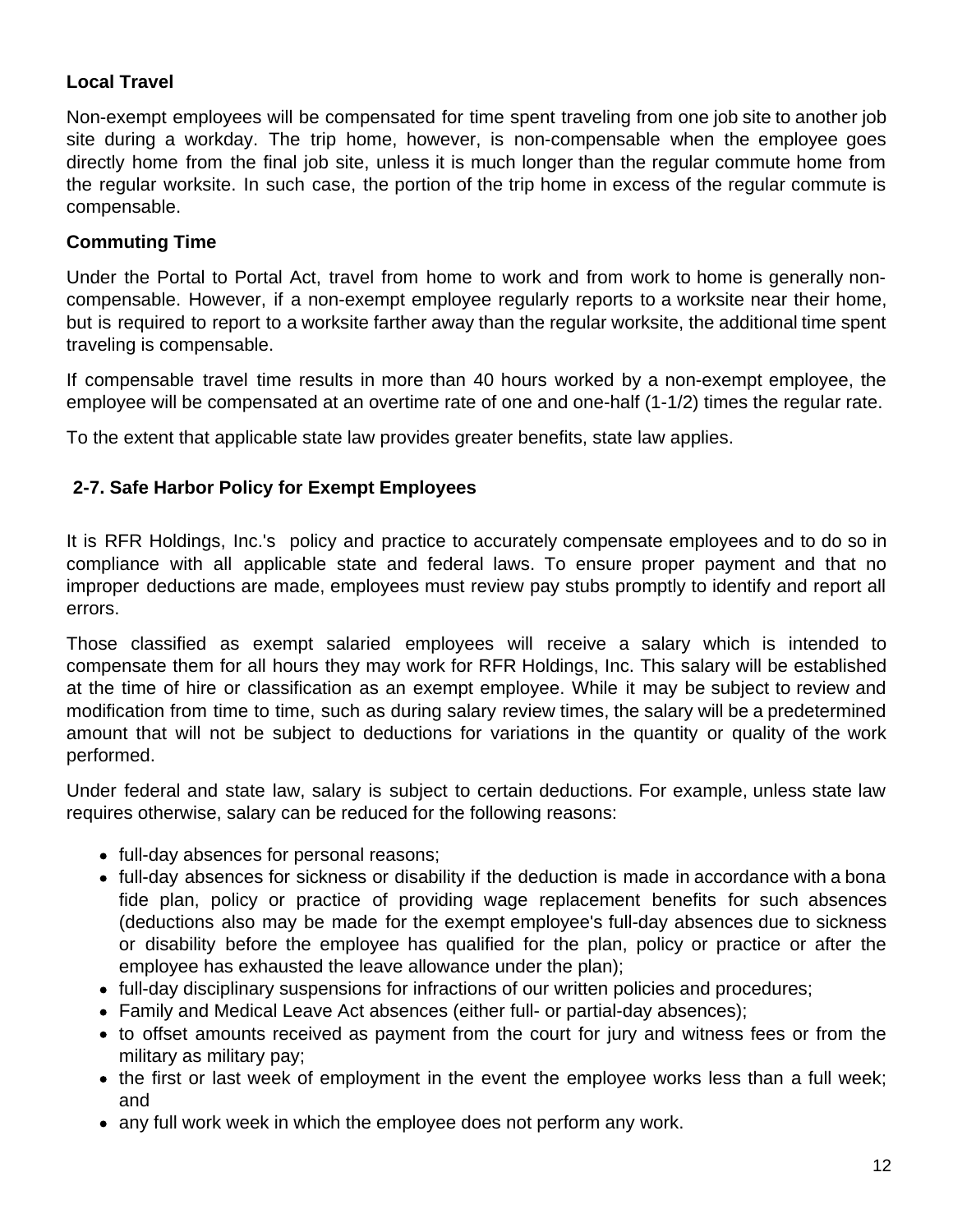<span id="page-12-0"></span>Salary may also be reduced for certain types of deductions such as a portion of health, dental or life insurance premiums; state, federal or local taxes; social security; or voluntary contributions to a 401(k) or pension plan.

In any work week in which the employee performed any work, salary will not be reduced for any of the following reasons:

- partial day absences for personal reasons, sickness or disability;
- an absence because the Company has decided to close a facility on a scheduled work day;
- absences for jury duty, attendance as a witness, or military leave in any week in which the employee performed any work (subject to any offsets as set forth above); and
- any other deductions prohibited by state or federal law.

However, unless state law provides otherwise, deductions may be made to accrued leave for full- or partial-day absences for personal reasons, sickness or disability.

If employees believe they have been subject to any improper deductions, they should immediately report the matter to a supervisor. If the supervisor is unavailable or if the employee believes it would be inappropriate to contact that person (or if the employee has not received a prompt and fully acceptable reply), they should immediately contact VP of Finance or any other supervisor in RFR Holdings, Inc. with whom the employee feels comfortable.

# **2-8. Your Paycheck**

Employees will be paid semi-monthly for all the time worked during the past pay period.

Payroll stubs itemize deductions made from gross earnings. By law, RFR Holdings, Inc. is required to make deductions for Social Security, federal income tax and any other appropriate taxes. These required deductions also may include any court-ordered garnishments. Payroll stubs also will differentiate between regular pay received and overtime pay received.

If there is an error in any employee's pay, the employee should bring the matter to the attention of VP of Finance immediately so the Company can resolve the matter quickly and amicably.

Paychecks will be given only to the employee, unless the employee requests that they be mailed or authorizes in writing that another person may accept the check.

# **2-9. Salary Advances**

RFR Holdings, Inc. does not permit advances on paychecks or against accrued paid time off. Advance pay for vacation must be requested in writing at least two weeks prior to the vacation period.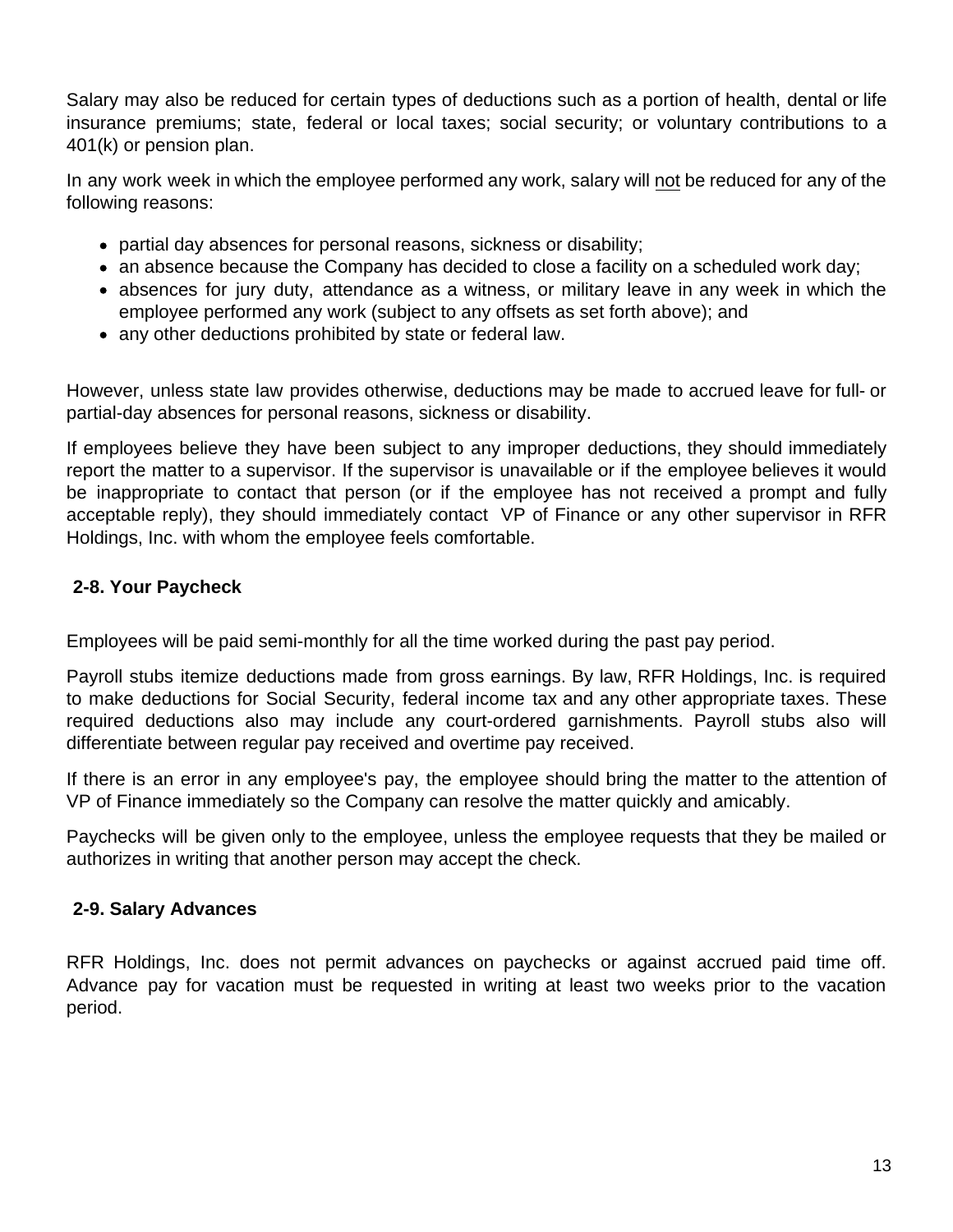#### <span id="page-13-0"></span>**2-10. Performance Review**

Depending on the employee's position and classification, RFR Holdings, Inc. endeavors to review performance annually. However, a positive performance evaluation does not guarantee an increase in salary, a promotion or continued employment. Compensation increases and the terms and conditions of employment, including job assignments, transfers, promotions, and demotions, are determined by and at the discretion of management.

In addition to these formal performance evaluations, the Company encourages employees and supervisors to discuss job performance on a frequent and ongoing basis.

# **2-11. Record Retention**

RFR Holdings, Inc. acknowledges its responsibility to preserve information relating to litigation, audits and investigations. Failure on the part of employees to follow this policy can result in possible civil and criminal sanctions against the Company and its employees and possible disciplinary action against responsible individuals (up to and including discharge of the employee). Each employee has an obligation to contact the President to inform them of potential or actual litigation, external audit, investigation or similar proceeding involving the Company that may have an impact on record retention protocols.

#### **2-12. Job Postings**

RFR Holdings, Inc. is dedicated to assisting employees in managing their careers and reaching their professional goals through promotion and transfer opportunities. This policy outlines the on-line job posting program which is in place for all employees. To be eligible to apply for an open position, employees must meet the following requirements:

- be a current, regular, full-time or part-time employee;
- have been in current position for at least six (6) months;
- maintain a performance rating of satisfactory or above;
- not be on conduct/performance-related probation or warning;
- meet the job qualifications listed on the job posting; and
- provide their current manager with notice prior to applying for the position.

If employees find a position of interest on the job posting website and they meet the eligibility requirements, an on-line job posting application must be completed in order to be considered for the position. Not all positions are guaranteed to be posted. The Company reserves the right to seek applicants solely from outside sources or to post positions internally and externally simultaneously.

For more specific information about the program, please contact the Human Resources Department.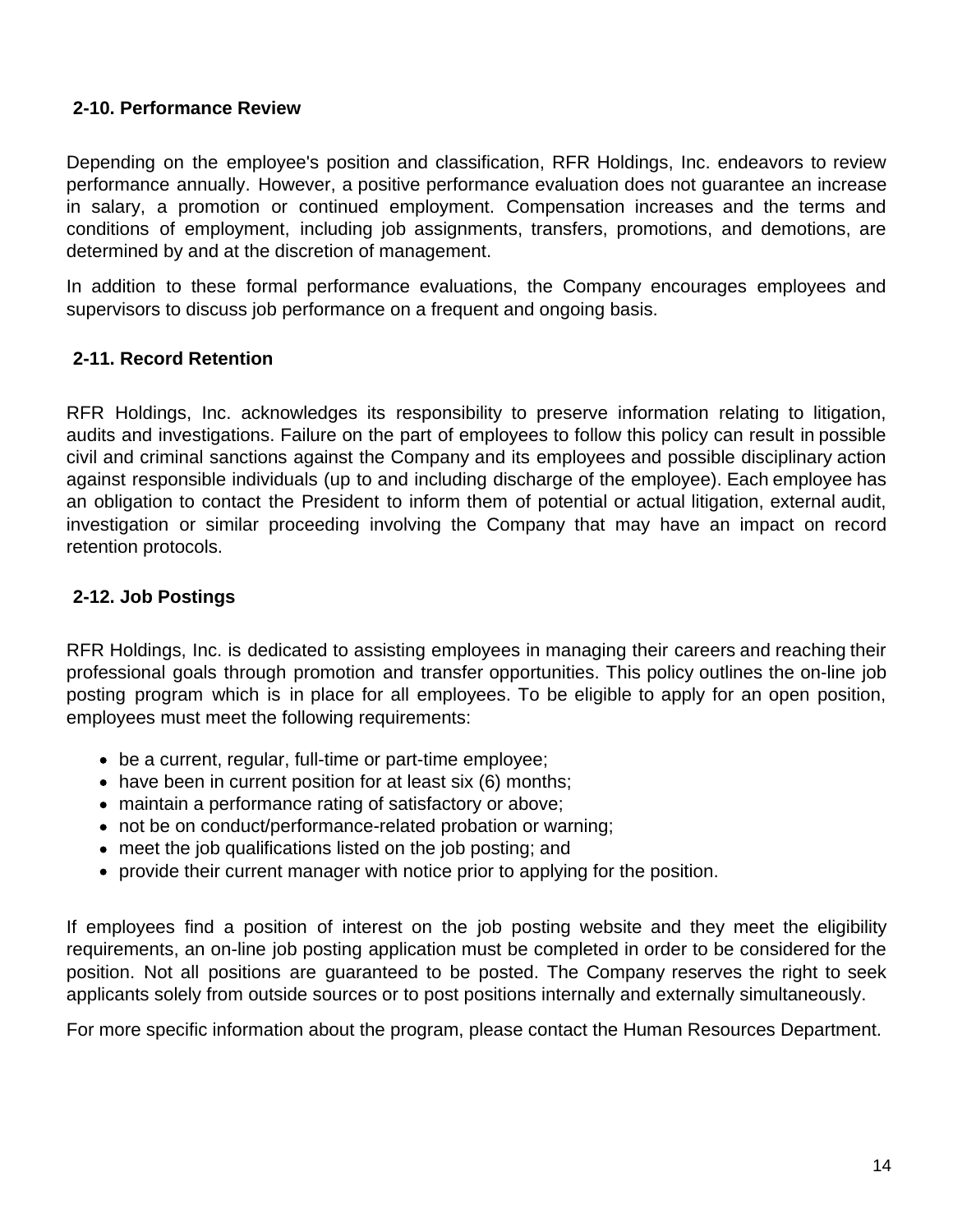# <span id="page-14-0"></span>**Section 3 - Benefits**

#### **3-1. Benefits Overview**

In addition to good working conditions and competitive pay, it is RFR Holdings, Inc.'s policy to provide a combination of supplemental benefits to all eligible employees. In keeping with this goal, each benefit program has been carefully devised. These benefits include time-off benefits, such as vacations and holidays, and insurance and other plan benefits. We are constantly studying and evaluating our benefits programs and policies to better meet present and future requirements. These policies have been developed over the years and continue to be refined to keep up with changing times and needs.

The next few pages contain a brief outline of the benefits programs RFR Holdings, Inc. provides employees and their families. Of course, the information presented here is intended to serve only as guidelines.

The descriptions of the insurance and other plan benefits merely highlight certain aspects of the applicable plans for general information only. The details of those plans are spelled out in the official plan documents, which are available for review upon request from VP of Finance. Additionally, the provisions of the plans, including eligibility and benefits provisions, are summarized in the summary plan descriptions ("SPDs") for the plans (which may be revised from time to time). In the determination of benefits and all other matters under each plan, the terms of the official plan documents shall govern over the language of any descriptions of the plans, including the SPDs and this handbook.

Further, RFR Holdings, Inc. (including the officers and administrators who are responsible for administering the plans) retains full discretionary authority to interpret the terms of the plans, as well as full discretionary authority with regard to administrative matters arising in connection with the plans and all issues concerning benefit terms, eligibility and entitlement.

While the Company intends to maintain these employee benefits, it reserves the absolute right to modify, amend or terminate these benefits at any time and for any reason.

If employees have any questions regarding benefits, they should contact VP of Finance.

#### **3-2. Paid Holidays**

All full-time employees will be paid for the following holidays:

Floating Holiday 1 (for another federal holiday or the day of your choice)

Floating Holiday 2 (for another federal holiday or the day of your choice)

New Year's Day

Martin Luther King, Jr. Day

Memorial Day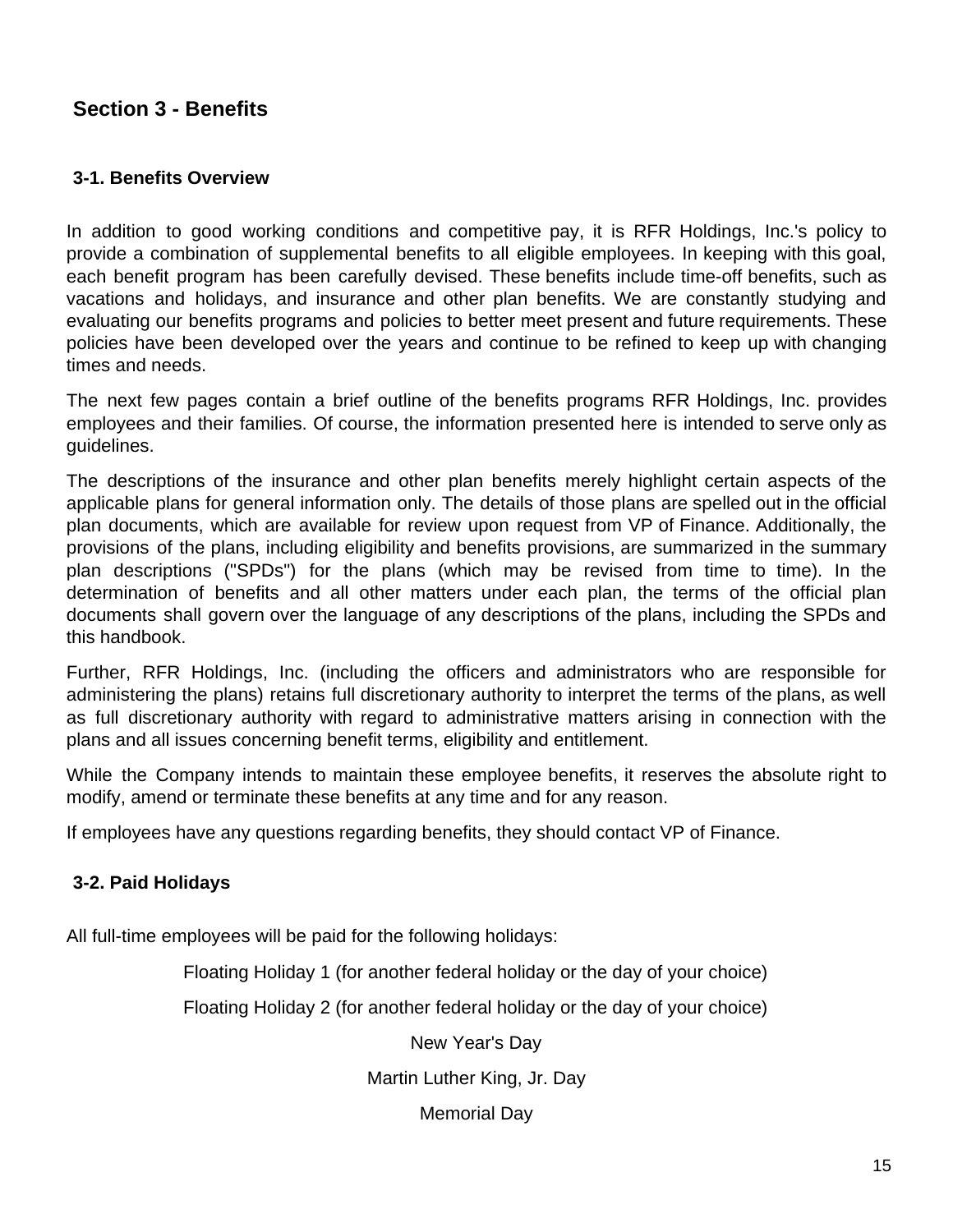#### Independence Day

Labor Day

#### Thanksgiving Day

Christmas Day

<span id="page-15-0"></span>When holidays fall or are celebrated on a regular work day, eligible employees will receive one (1) day's pay at their regular straight-time rate. Eligible employees who are called in to work on a holiday will receive one (1) day's pay at their regular straight-time rate, and an additional payment of straighttime for the actual time they work that day.

If a holiday falls within an eligible employee's approved vacation period, the eligible employee will be paid for the holiday (at the regular straight-time rate) in addition to the vacation day, or the eligible employee will receive an additional vacation day at the option of the Company.

If a holiday falls within a jury duty or bereavement leave, the eligible employee will be paid for the holiday (at the regular straight-time rate) in addition to the leave day, or the eligible employee will receive an additional day off at the option of the Company.

# **3-3. Paid Time Off**

RFR Holdings, Inc. appreciates how hard employees work and recognizes the importance of providing time for rest and relaxation. RFR Holdings, Inc. fully encourages employees to get this rest by taking paid time off. Time off under this policy includes extended time off, such as for a vacation, and incidental time due to sickness or to handle personal affairs.

Paid time off is accrued on a pro-rata basis for each calendar year/partial calendar year of employment as follows:

First partial calendar year of employment and first full calendar year of employment: full-time employees accrue up to 10 days of paid time off per year.

Calendar years 2 - 5: full-time employees accrue up to 15 days of paid time off per year.

Calendar years 6 - 15: full time employees accrue up to 20 days of paid time off per year.

Thereafter, full-time employees accrue up to 25 days of paid time off per year.

Paid time off is accrued on a pro-rata basis throughout the calendar year.

The maximum paid time off entitlement for part-time employees is pro-rated based on the above schedue and based on the part-time hours worked each pay period.

Paid time off should be taken during the year received, unless otherwise required by law. Accrued, unused paid time off can be carried over to the following calendar year only if approved by VP of Finance.

If employees wish to use three (3) or more full days of paid time off consecutively, they must submit a request to their manager at least two (2) weeks in advance of the requested time off. Similar notice should be provided for planned time off of shorter duration. Every effort will be made to grant requests, consistent with operating schedules. However, if too many people request the same period of time off, the Company reserves the right to choose who may take time off during that period.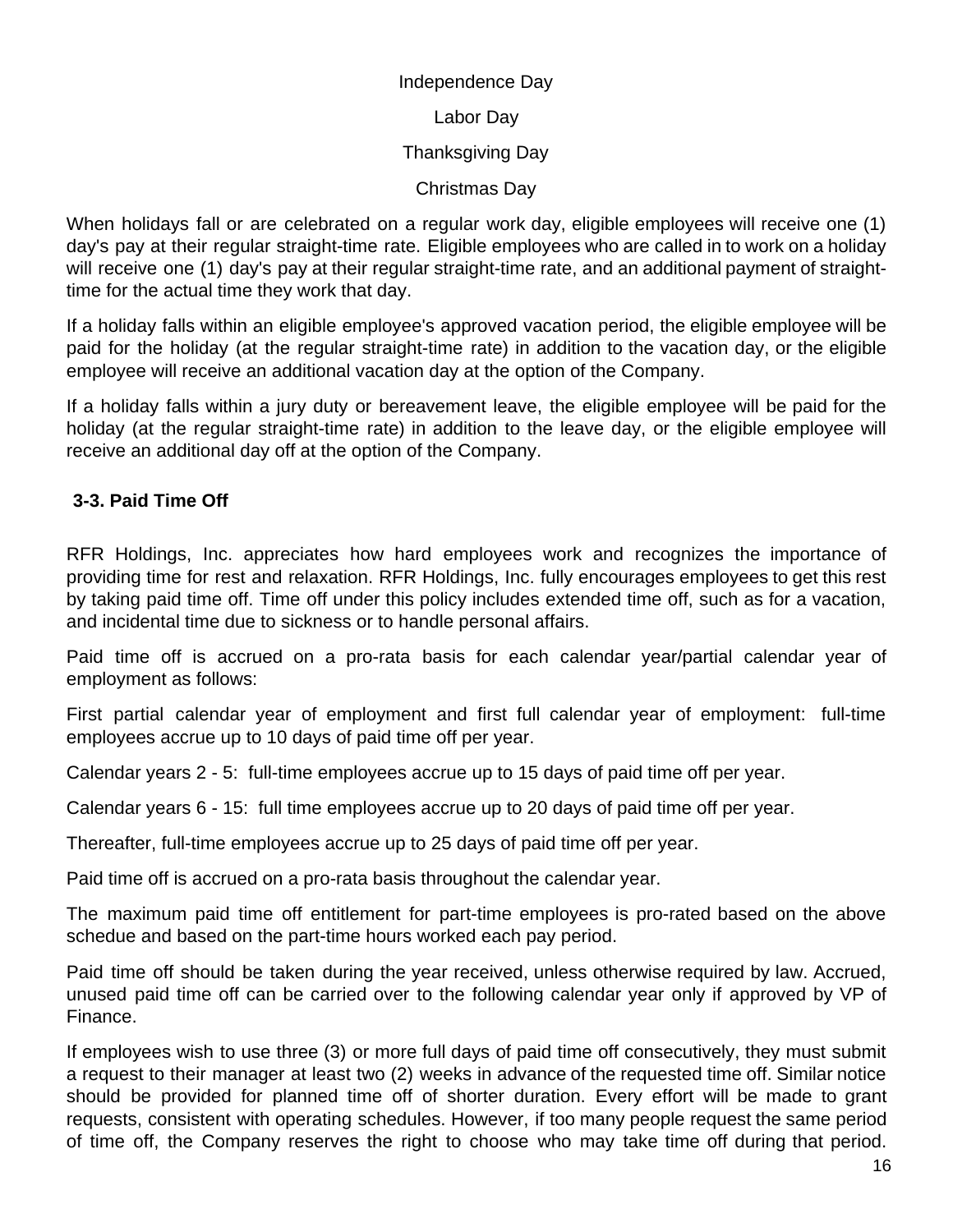<span id="page-16-0"></span>Individuals with the longest length of service generally will be given preference.

If employees will be out of work due to illness or due any other emergency for which notice could not be provided, they must call in and notify their supervisor as early as possible, but at least by the start of their workday. If they call in sick for three (3) or more consecutive days, they may be required to provide their supervisor with a doctor's note on the day they return to work.

Paid time off may be used only in half-day increments.

Up to 10 days of accrued, unused paid time off is paid out upon separation, unless otherwise required by law.

Advanced but unaccrued paid time off will be deducted from the employee's final paycheck, to the extent permitted by law.

# **3-4. Lactation Breaks**

RFR Holdings, Inc. will provide a reasonable amount of break time to accommodate employees desiring to express breast milk for their infant child, in accordance with and to the extent required by applicable law. The break time, if possible, must run concurrently with rest and meal periods already provided. If the break time cannot run concurrently with rest and meal periods already provided, the break time will be unpaid, subject to applicable law.

The Company will make reasonable efforts to provide employees with the use of a room or location other than a toilet stall to express milk in private. This location may be the employee's private office, if applicable. The Company may not be able to provide additional break time if doing so would seriously disrupt the Company's operations, subject to applicable law. Please consult VP of Finance with questions regarding this policy.

Employees should advise management if they need break time and an area for this purpose. Employees will not be discriminated against or retaliated against for exercising their rights under this policy.

# **3-5. Workers' Compensation**

On-the-job injuries are covered by RFR Holdings, Inc.'s Workers' Compensation Insurance Policy, which is provided at no cost. If employees are injured on the job, no matter how slightly, they should report the incident immediately to their supervisor. Failure to follow Company procedures may affect the ability of employees to receive Workers Compensation benefits.

This is solely a monetary benefit and not a leave of absence entitlement. Employees who need to miss work due to a workplace injury must also request a formal leave of absence. See the Leave of Absence sections of this handbook for more information.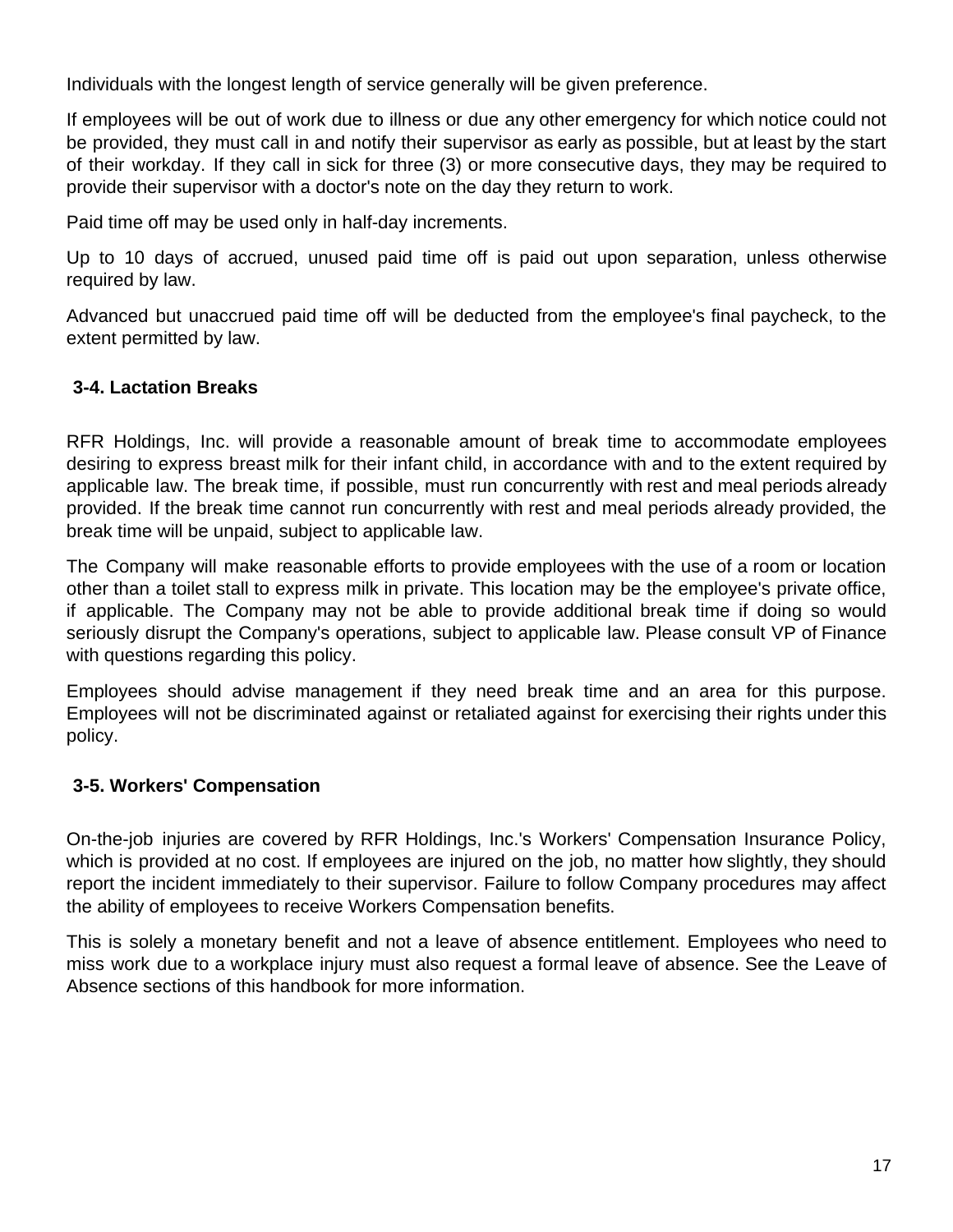#### <span id="page-17-0"></span>**3-6. Jury Duty**

RFR Holdings, Inc. realizes that it is the obligation of all U.S. citizens to serve on a jury when summoned to do so. All employees will be allowed time off to perform such civic service as required by law. Employees are expected, however, to provide proper notice of a request to perform jury duty and verification of their service.

Employees also are expected to keep management informed of the expected length of jury duty service and to report to work for the major portion of the day if excused by the court. If the required absence presents a serious conflict for management, employees may be asked to try to postpone jury duty.

Employees on jury duty leave will be paid for their jury duty service in accordance with state law; however, exempt employees will be paid their full salary for any week in which time is missed due to jury duty if work is performed for the Company during such week.

#### **3-7. Bereavement Leave**

The death of a family member is a time when employees wish to be with their families. If employees lose a close relative, they will be allowed paid time off of up to three (3) work days to assist in attending to their obligations and commitments. For the purposes of this policy, a close relative includes a spouse, domestic/civil union partner, child, parent, sibling, or any other relation required by applicable law. Paid leave days only may be taken on regularly scheduled, consecutive workdays following the day of death. Employees must inform their supervisor prior to commencing bereavement leave. In administering this policy, RFR Holdings, Inc. may require verification of death.

#### **3-8. Voting Leave**

In the event employees do not have sufficient time outside of working hours to vote in a statewide election, if required by state law, the employee may take off enough working time to vote. Such time will be paid if required by state law. This time should be taken at the beginning or end of the regular work schedule. Where possible, supervisors should be notified at least two (2) days prior to the voting day.

#### **3-9. Retirement Plan**

Eligible employees are able to participate in RFR Holdings, Inc.'s retirement plan. Plan participants may make pre-tax contributions to a retirement account.

Upon becoming eligible to participate in this plan, employees will receive an SPD describing the plan in greater detail. Please refer to the SPD for detailed plan information. Of course, feel free to speak to VP of Finance if there are any further questions.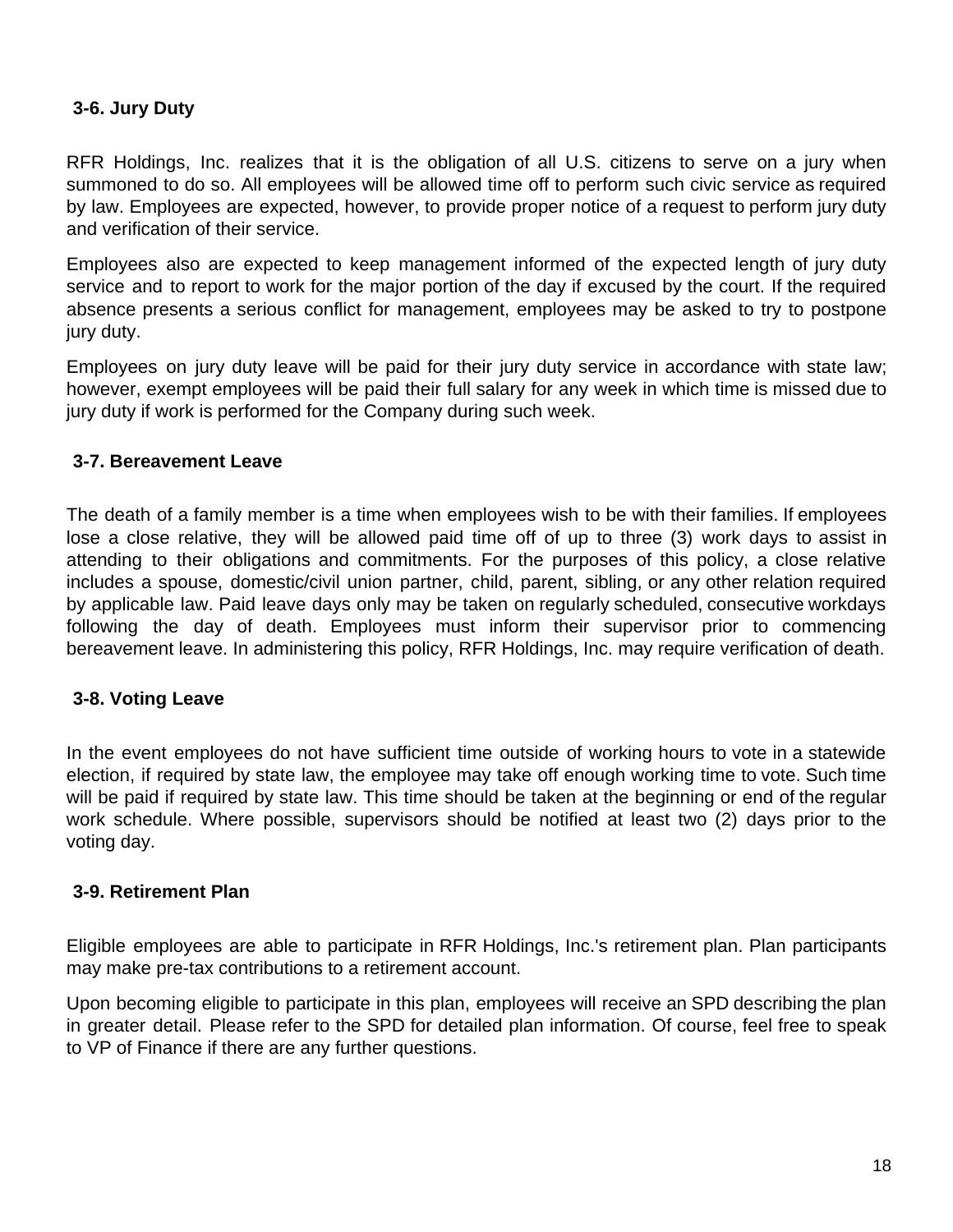# <span id="page-18-0"></span>**Section 4 - Leaves of Absence**

#### **4-1. Personal Leave**

If employees are ineligible for any other Company leave of absence, RFR Holdings, Inc., under certain circumstances, may grant a personal leave of absence without pay. A written request for a personal leave should be presented to management at least two (2) weeks before the anticipated start of the leave. If the leave is requested for medical reasons and employees are not eligible for leave under the federal Family and Medical Leave Act (FMLA) or any state leave law, medical certification also must be submitted. The request will be considered on the basis of staffing requirements and the reasons for the requested leave, as well as performance and attendance records. Normally, a leave of absence will be granted for a period of up to eight (8) weeks. However a personal leave may be extended if, prior to the end of leave, employees submit a written request for an extension to management and the request is granted. During the leave, employees will not earn vacation, personal days or sick days. RFR Holdings, Inc. will continue health insurance coverage during the leave if employees submit their share of the monthly premium payments to the Company in a timely manner, subject to the terms of the plan documents.

When the employees anticipate returning to work, they should notify management of the expected return date. This notification should be made at least one (1) week before the end of the leave.

Upon completion of the personal leave of absence, the Company will attempt to return employees to their original job or a similar position, subject to prevailing business considerations. Reinstatement, however, is not guaranteed.

Failure to advise management of availability to return to work, failure to return to work when notified or a continued absence from work beyond the time approved by the Company will be considered a voluntary resignation of employment.

Personal leave runs concurrently with any Company-provided Short-Term Disability Leave of Absence.

#### **4-2. Military Leave**

If employees are called into active military service or enlist in the uniformed services, they will be eligible to receive an unpaid military leave of absence. To be eligible for military leave, employees must provide management with advance notice of service obligations unless they are prevented from providing such notice by military necessity or it is otherwise impossible or unreasonable to provide such notice. Provided the absence does not exceed applicable statutory limitations, employees will retain reemployment rights and accrue seniority and benefits in accordance with applicable federal and state laws. Employees should ask management for further information about eligibility for Military Leave.

If employees are required to attend yearly Reserves or National Guard duty, they can apply for an unpaid temporary military leave of absence not to exceed the number of days allowed by law (including travel). They should give management as much advance notice of their need for military leave as possible so that RFR Holdings, Inc. can maintain proper coverage while employees are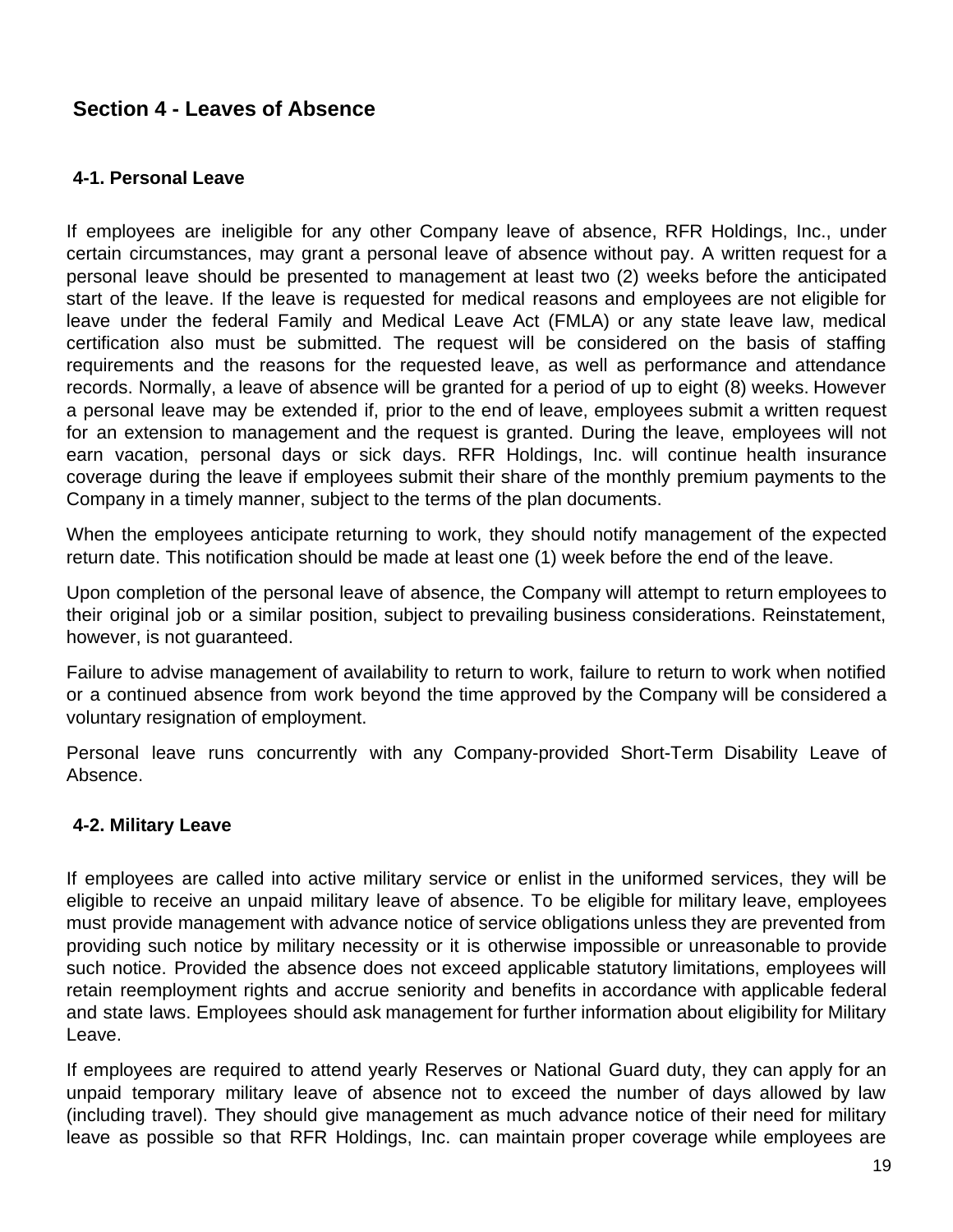away.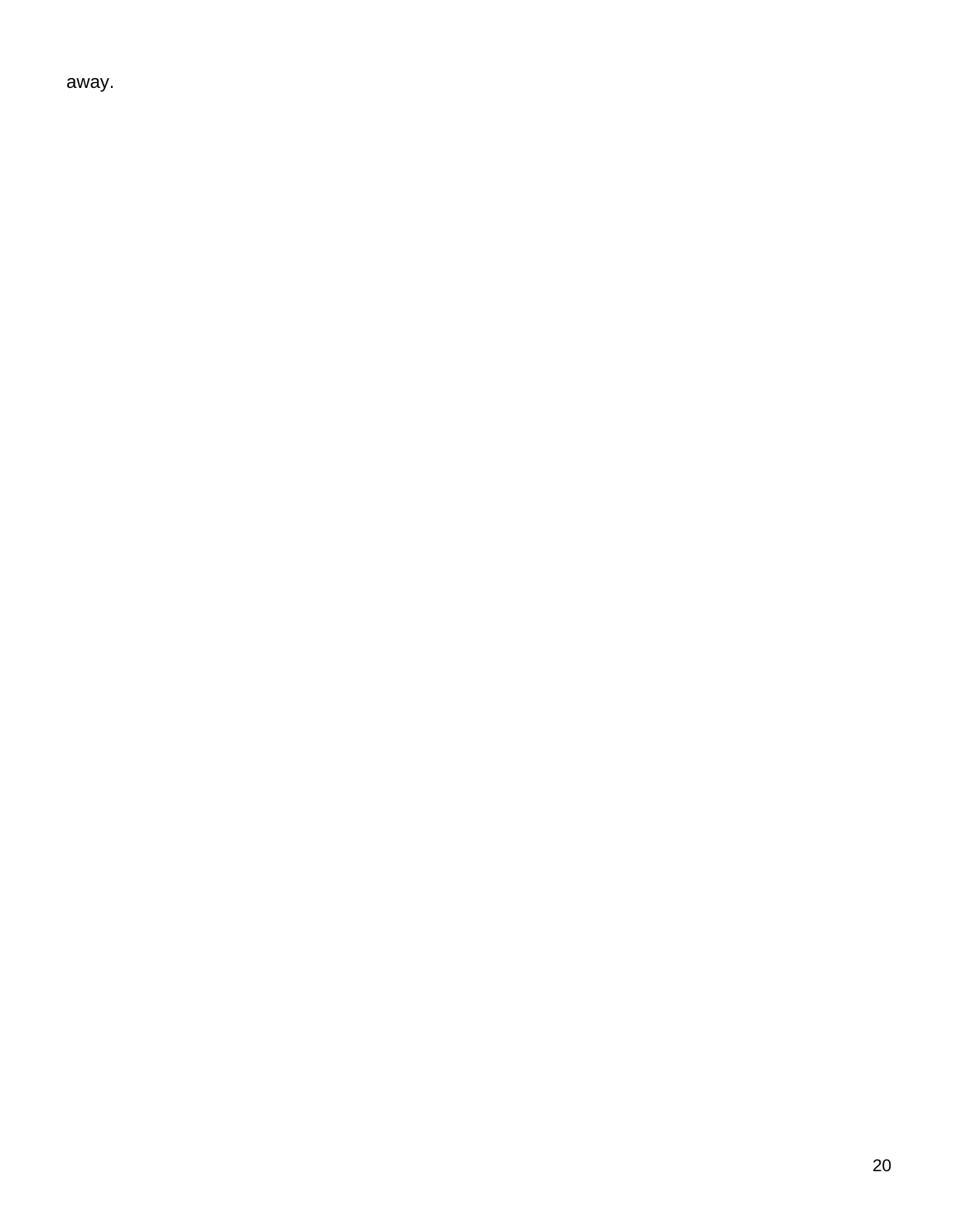# <span id="page-20-0"></span>**Section 5 - General Standards of Conduct**

#### **5-1. Workplace Conduct**

RFR Holdings, Inc. endeavors to maintain a positive work environment. Each employee plays a role in fostering this environment. Accordingly, we all must abide by certain rules of conduct, based on honesty, common sense and fair play.

Because everyone may not have the same idea about proper workplace conduct, it is helpful to adopt and enforce rules all can follow. Unacceptable conduct may subject the offender to disciplinary action, up to and including discharge, in the Company's sole discretion. The following are examples of some, but not all, conduct which can be considered unacceptable:

- 1. Obtaining employment on the basis of false or misleading information.
- 2. Stealing, removing or defacing RFR Holdings, Inc. property or a co-worker's property, and/or disclosure of confidential information.
- 3. Completing another employee's time records.
- 4. Violation of safety rules and policies.
- 5. Violation of RFR Holdings, Inc.'s Drug and Alcohol-Free Workplace Policy.
- 6. Fighting, threatening or disrupting the work of others or other violations of RFR Holdings, Inc.'s Workplace Violence Policy.
- 7. Failure to follow lawful instructions of a supervisor.
- 8. Failure to perform assigned job duties.
- 9. Violation of the Punctuality and Attendance Policy, including but not limited to irregular attendance, habitual lateness or unexcused absences.
- 10. Gambling on Company property.
- 11. Willful or careless destruction or damage to Company assets or to the equipment or possessions of another employee.
- 12. Wasting work materials.
- 13. Performing work of a personal nature during working time.
- 14. Violation of the Solicitation and Distribution Policy.
- 15. Violation of RFR Holdings, Inc.'s Harassment or Equal Employment Opportunity Policies.
- 16. Violation of the Communication and Computer Systems Policy.
- 17. Unsatisfactory job performance.
- 18. Any other violation of RFR Holdings, Inc. policy.

Obviously, not every type of misconduct can be listed. Note that all employees are employed at-will, and RFR Holdings, Inc. reserves the right to impose whatever discipline it chooses, or none at all, in a particular instance. The Company will deal with each situation individually and nothing in this handbook should be construed as a promise of specific treatment in a given situation.

The observance of these rules will help to ensure that our workplace remains a safe and desirable place to work.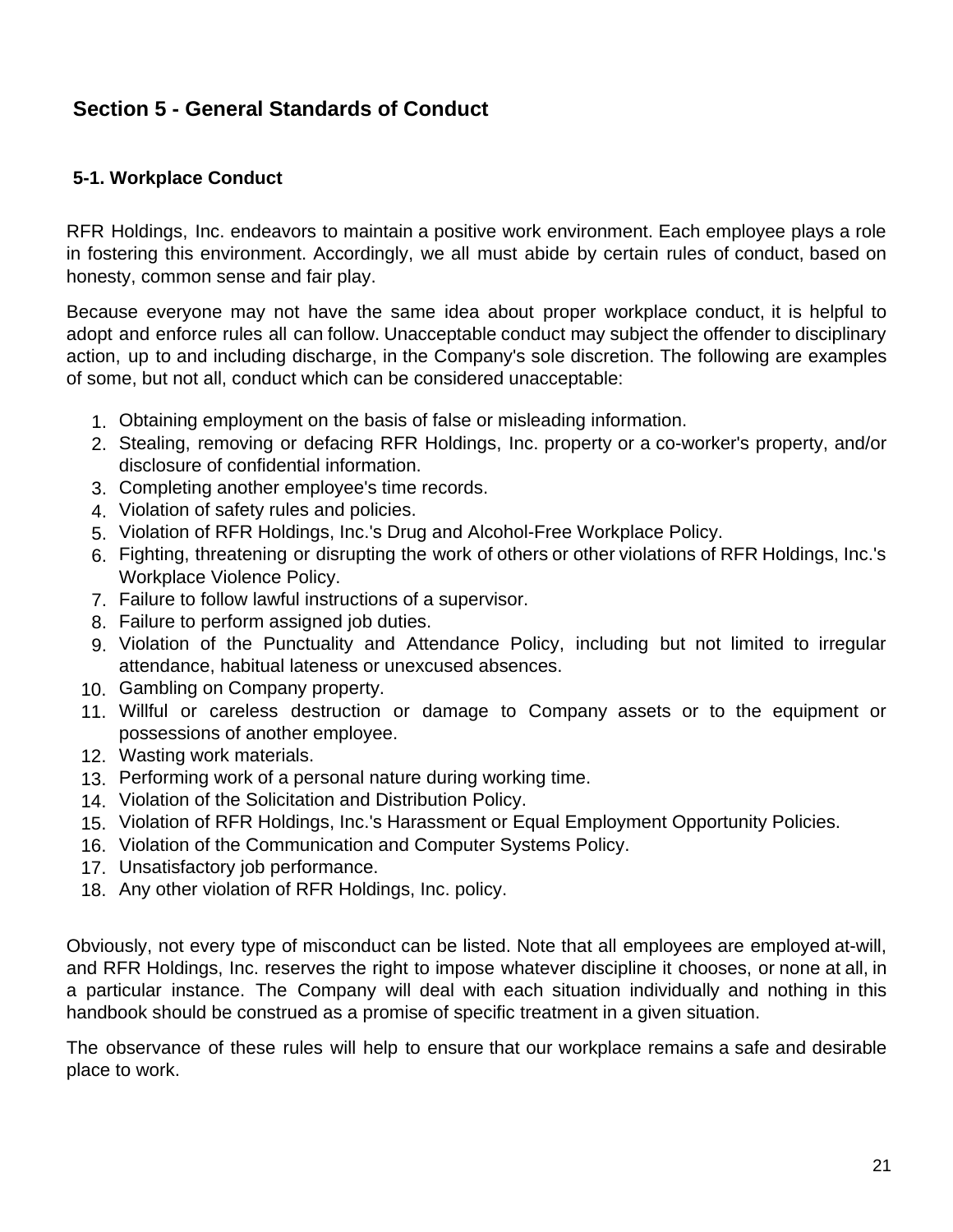#### <span id="page-21-0"></span>**5-2. Punctuality and Attendance**

Employees are hired to perform important functions at RFR Holdings, Inc. As with any group effort, operating effectively takes cooperation and commitment from everyone. Therefore, attendance and punctuality are very important. Unnecessary absences and lateness are expensive, disruptive and place an unfair burden on fellow employees and Supervisors. We expect excellent attendance from all employees. Excessive absenteeism or tardiness will result in disciplinary action up to and including discharge.

We do recognize, however, there are times when absences and tardiness cannot be avoided. In such cases, employees are expected to notify Supervisors as early as possible, but no later than the start of the work day. Asking another employee, friend or relative to give this notice is improper and constitutes grounds for disciplinary action. Employees should call, stating the nature of the illness and its expected duration, for every day of absenteeism.

Unreported absences of three (3) consecutive work days generally will be considered a voluntary resignation of employment with the Company.

#### **5-3. Use of Communications and Computer Systems**

RFR Holdings, Inc.'s communication and computer systems are intended primarily for business purposes; however limited personal usage is permitted if it does not hinder performance of job duties or violate any other Company policy. This includes the voice mail, e-mail and Internet systems. Users have no legitimate expectation of privacy in regard to their use of the RFR Holdings, Inc. systems.

RFR Holdings, Inc. may access the voice mail and e-mail systems and obtain the communications within the systems, including past voice mail and e-mail messages, without notice to users of the system, in the ordinary course of business when the Company deems it appropriate to do so. The reasons for which the Company may obtain such access include, but are not limited to: maintaining the system; preventing or investigating allegations of system abuse or misuse; assuring compliance with software copyright laws; complying with legal and regulatory requests for information; and ensuring that Company operations continue appropriately during the employee's absence.

Further, RFR Holdings, Inc. may review Internet usage to ensure that such use with Company property, or communications sent via the Internet with Company property, are appropriate. The reasons for which the Company may review employees' use of the Internet with Company property include, but are not limited to: maintaining the system; preventing or investigating allegations of system abuse or misuse; assuring compliance with software copyright laws; complying with legal and regulatory requests for information; and ensuring that Company operations continue appropriately during the employee's absence.

The Company may store electronic communications for a period of time after the communication is created. From time to time, copies of communications may be deleted.

The Company's policies prohibiting harassment, in their entirety, apply to the use of Company's communication and computer systems. No one may use any communication or computer system in a manner that may be construed by others as harassing or offensive based on race, national origin,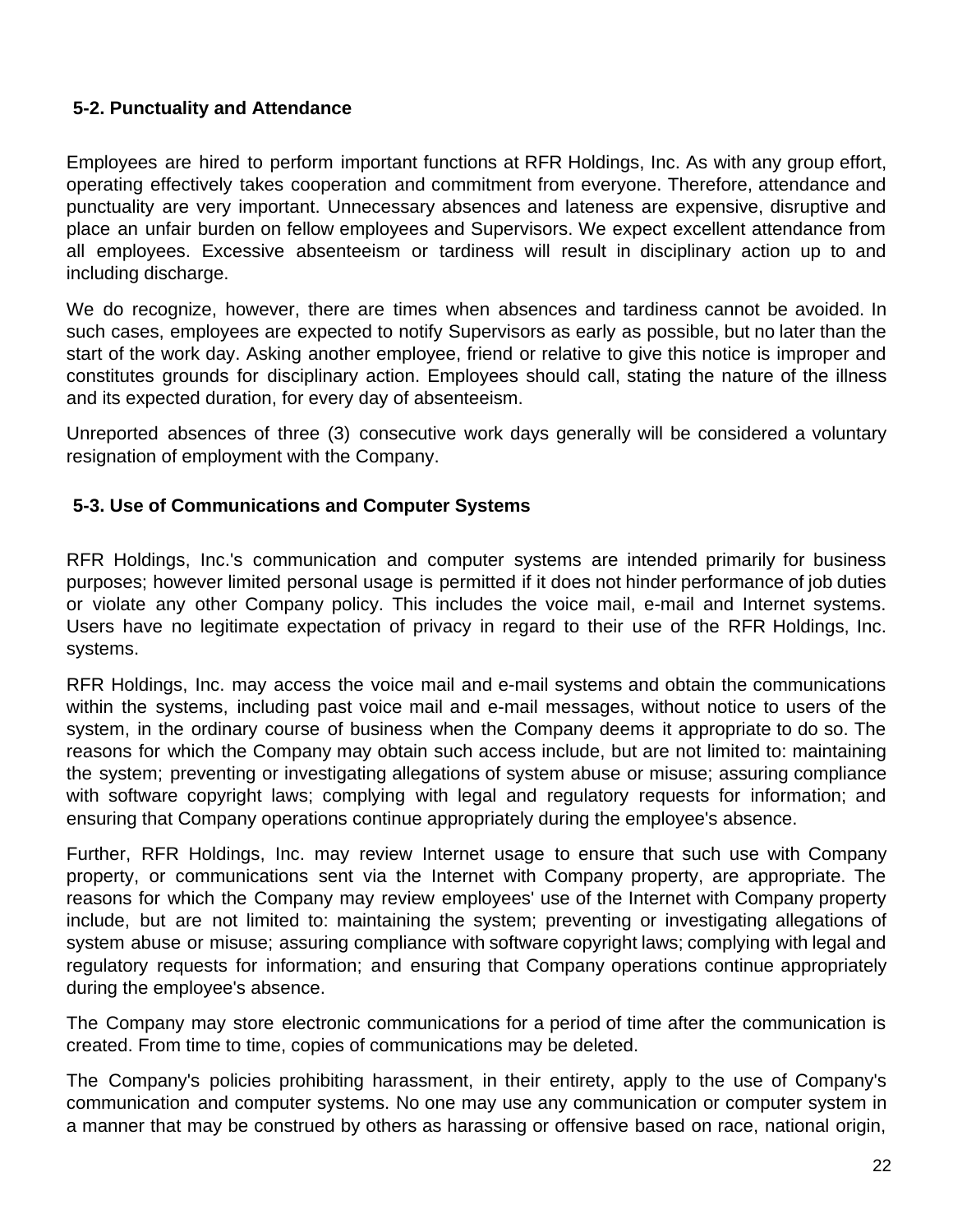<span id="page-22-0"></span>sex, sexual orientation, age, disability, religious beliefs or any other characteristic protected by federal, state or local law.

Further, since the Company's communication and computer systems are intended for business use, all employees, upon request, must inform management of any private access codes or passwords.

Unauthorized duplication of copyrighted computer software violates the law and is strictly prohibited.

No employee may access, or attempt to obtain access to, another employee's computer systems without appropriate authorization.

Violators of this policy may be subject to disciplinary action, up to and including discharge.

#### **5-4. Use of Social Media**

RFR Holdings, Inc. respects the right of any employee to maintain a blog or web page or to participate in a social networking, Twitter or similar site, including but not limited to Facebook and LinkedIn. However, to protect Company interests and ensure employees focus on their job duties, employees must adhere to the following rules:

Employees may not post on a blog or web page or participate on a social networking platform, such as Twitter or similar site, during work time or at any time with Company equipment or property.

All rules regarding confidential and proprietary business information apply in full to blogs, web pages and social networking platforms, such as Twitter, Facebook, LinkedIn or similar sites. Any information that cannot be disclosed through a conversation, a note or an e-mail also cannot be disclosed in a blog, web page or social networking site.

Whether the employees are posting something on their own blog, web page, social networking, Twitter or similar site or on someone else's, if the employee mentions the Company and also expresses either a political opinion or an opinion regarding the Company's actions that could pose an actual or potential conflict of interest with the Company, the poster must include a disclaimer. The poster should specifically state that the opinion expressed is his/her personal opinion and not the Company's position. This is necessary to preserve the Company's good will in the marketplace.

Any conduct that is impermissible under the law if expressed in any other form or forum is impermissible if expressed through a blog, web page, social networking, Twitter or similar site. For example, posted material that is discriminatory, obscene, defamatory, libelous or violent is forbidden. Company policies apply equally to employee social media usage.

RFR Holdings, Inc. encourages all employees to keep in mind the speed and manner in which information posted on a blog, web page, and/or social networking site is received and often misunderstood by readers. Employees must use their best judgment. Employees with any questions should review the guidelines above and/or consult with their manager. Failure to follow these guidelines may result in discipline, up to and including discharge.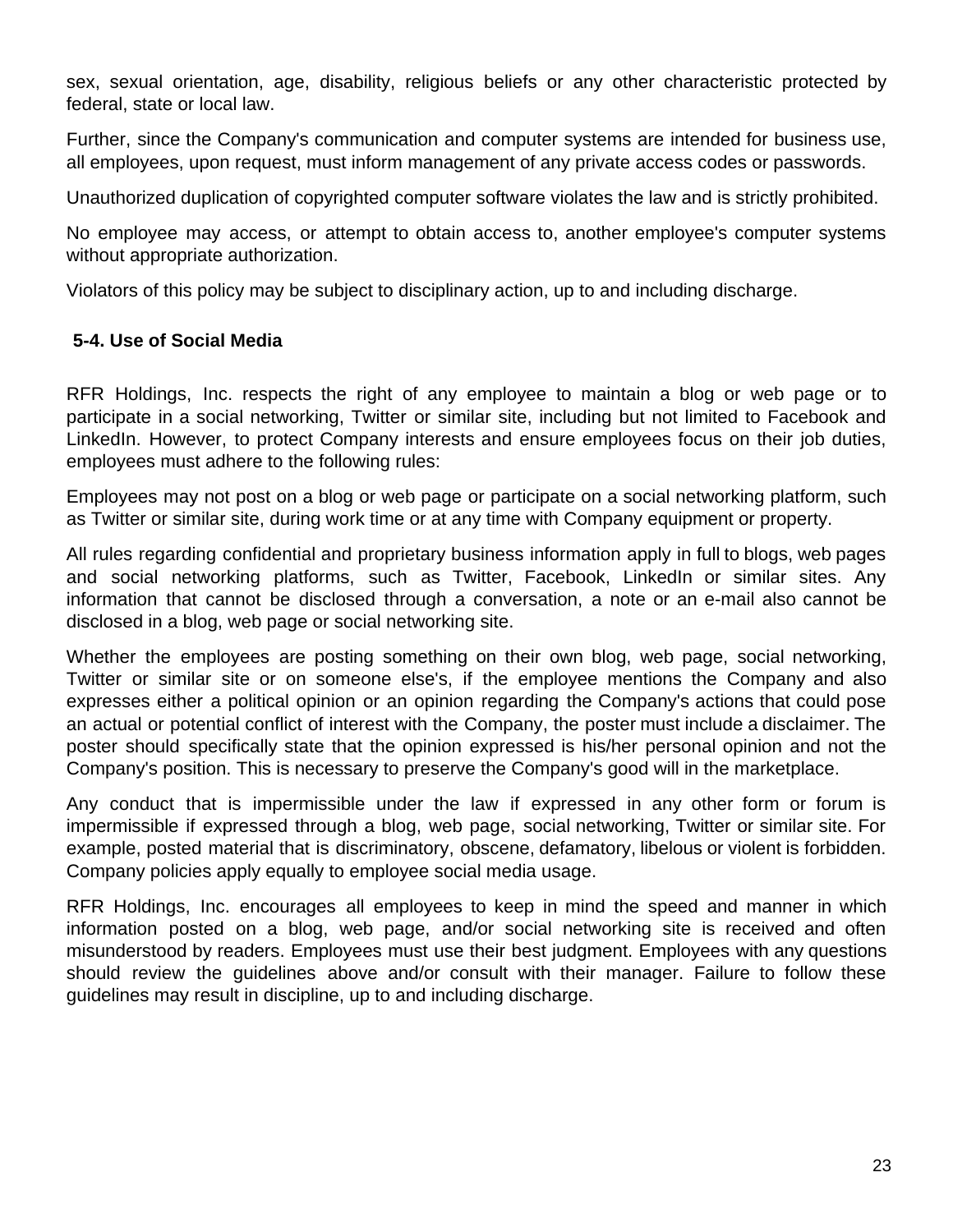# <span id="page-23-0"></span>**5-5. Personal and Company-Provided Portable Communication Devices**

RFR Holdings, Inc.-provided portable communication devices (PCDs), including cell phones and personal digital assistants, should be used primarily for business purposes. Employees have no reasonable expectation of privacy in regard to the use of such devices, and all use is subject to monitoring, to the maximum extent permitted by applicable law. This includes, as permitted, the right to monitor personal communications as necessary.

Some employees may be authorized to use their own PCD for business purposes. These employees should work with the IT department to configure their PCD for business use. Communications sent via a personal PCD also may subject to monitoring if sent through the Company's networks and the PCD must be provided for inspection and review upon request.

All conversations, text messages and e-mails must be professional. When sending a text message or using a PCD for business purposes, whether it is a Company-provided or personal device, employees must comply with applicable Company guidelines, including policies on sexual harassment, discrimination, conduct, confidentiality, equipment use and operation of vehicles. Using a Company-issued PCD to send or receive personal text messages is prohibited at all times and personal use during working hours should be limited to emergency situations.

If employees who use a personal PCD for business resign or are discharged, they will be required to submit the device to the IT department for resetting on or before their last day of work. At that time, the IT department will reset and remove all information from the device, including but not limited to, Company information and personal data (such as contacts, e-mails and photographs). The IT department will make efforts to provide employees with the personal data in another form (e.g., on a disk) to the extent practicable; however, the employee may lose some or all personal data saved on the device.

Employees may not use their personal PCD for business unless they agree to submit the device to the IT department on or before their last day of work for resetting and removal of Company information. This is the only way currently possible to ensure that all Company information is removed from the device at the time of termination. The removal of Company information is crucial to ensure compliance with the Company's confidentiality and proprietary information policies and objectives.

Please note that whether employees use their personal PCD or a Company-issued device, the Company's electronic communications policies, including but not limited to, proper use of communications and computer systems, remain in effect.

All employees that use their personal PCD for the Company's business purposes must agree to and comply with the following requirements which are necessary to protect the Company's confidential and proprietary data:

- 1. Loss or theft of a personal PCD used for the Company's business purposes must be reported to the IT department immediately.
- 2. The IT department must be notified and permitted to wipe the device prior to changing device.
- 3. Employees must, at a minimum, require a passcode to access the personal PCD.
- 4. Mobile access using the personal PCD must be limited to email only. No RFR documents or other RFR services may be accessed using the personal PCD.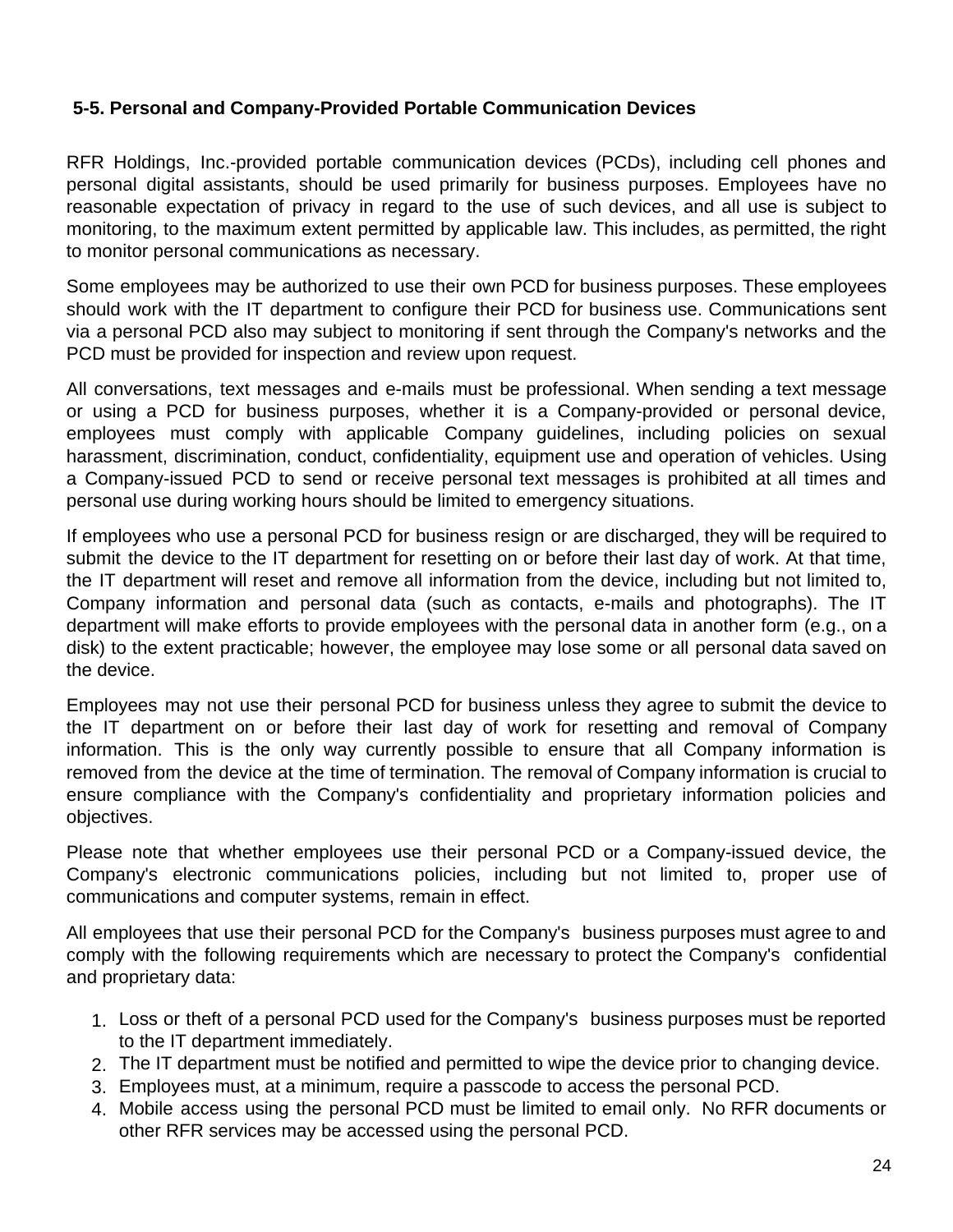#### <span id="page-24-0"></span>**Portable Communication Device Use While Driving**

Employees who drive on Company business must abide by all state or local laws prohibiting or limiting PCD (cell phone or personal digital assistant) use while driving. Further, even if usage is permitted, employees may choose to refrain from using any PCD while driving. "Use" includes, but is not limited to, talking or listening to another person or sending an electronic or text message via the PCD.

Regardless of the circumstances, including slow or stopped traffic, if any use is permitted while driving, employees should proceed to a safe location off the road and safely stop the vehicle before placing or accepting a call. If acceptance of a call is absolutely necessary while driving, and permitted by law, employees must use a hands-free option and advise the caller that they are unable to speak at that time and will return the call shortly.

Under no circumstances should employees feel that they need to place themselves at risk to fulfill business needs.

Since this policy does not require any employee to use a cell phone while driving, employees who are charged with traffic violations resulting from the use of their PCDs while driving will be solely responsible for all liabilities that result from such actions.

Texting and e-mailing while driving is prohibited in all circumstances.

#### **5-6. Camera Phones/Recording Devices**

Due to the potential for issues such as invasion of privacy, sexual harassment and loss of productivity, as well as inappropriate disclosure of confidential information, no employee may use a camera phone function on any phone on RFR Holdings, Inc. property or while performing work for the Company.

The use of tape recorders, Dictaphones or other types of voice recording devices anywhere on Company property, including to record conversations or activities of other employees or management, or while performing work for the Company, is also strictly prohibited, unless the device was provided to you by the Company and is used solely for legitimate business purposes.

# **5-7. Inspections**

RFR Holdings, Inc. reserves the right to require employees while on Company property, or on client property, to agree to the inspection of their persons, personal possessions and property, personal vehicles parked on Company or client property, and work areas. This includes lockers, vehicles, desks, cabinets, work stations, packages, handbags, briefcases and other personal possessions or places of concealment, as well as personal mail sent to the Company or to its clients. Employees are expected to cooperate in the conduct of any search or inspection.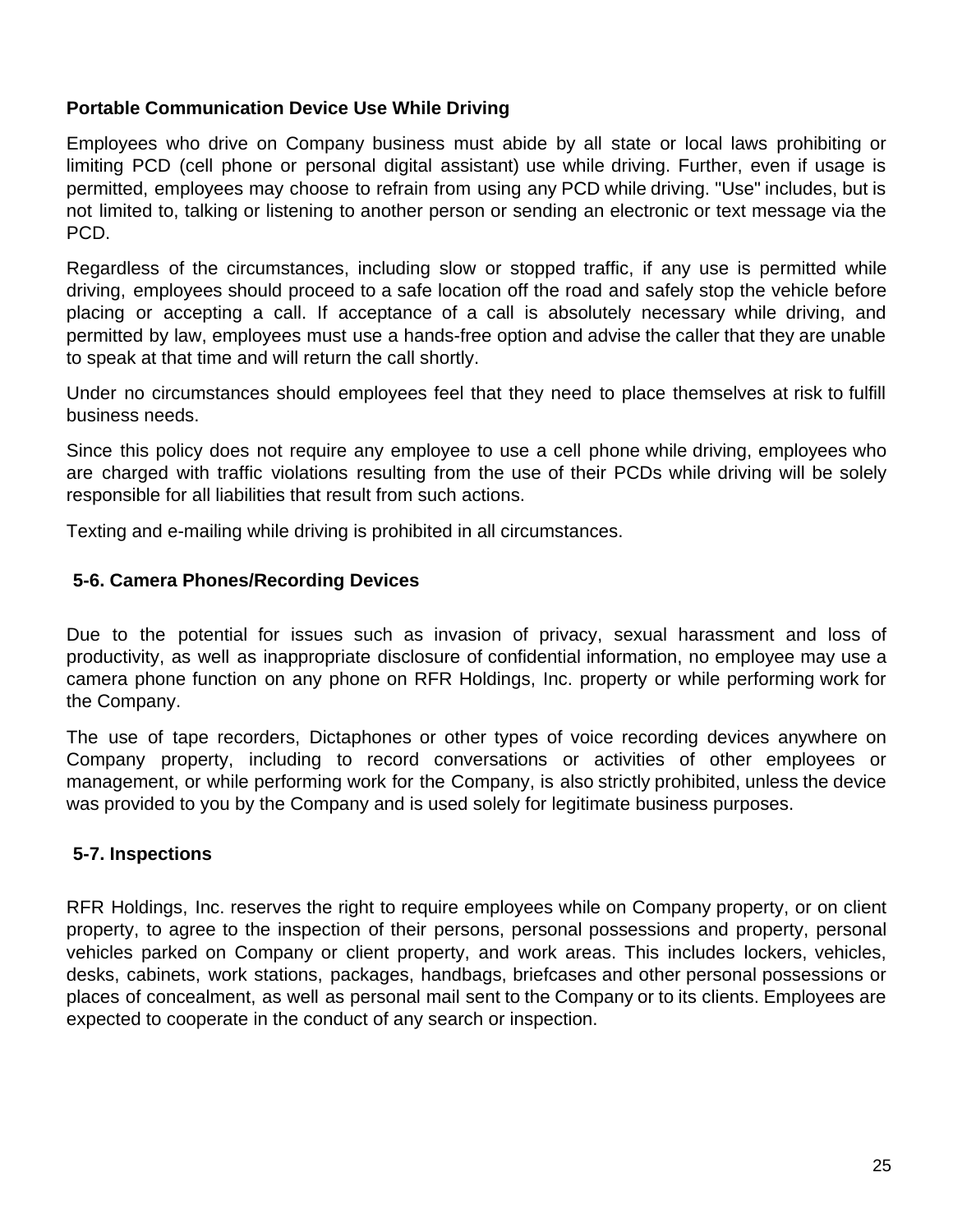# <span id="page-25-0"></span>**5-8. Smoking**

Smoking, including the use of e-cigarettes, is prohibited on Company premises and in all Company vehicles.

# **5-9. Personal Visits and Telephone Calls**

Disruptions during work time can lead to errors and delays. Therefore, personal telephone calls must be kept to a minimum, and only be made or received after working time, or during lunch or break time.

For safety and security reasons, employees are prohibited from having personal guests visit or accompanying them anywhere in RFR Holdings, Inc. facilities other than the reception areas.

# **5-10. Solicitation and Distribution**

To avoid distractions, solicitation by the employee of another employee is prohibited while either employee is on work time. "Work time" is defined as the time the employee is engaged, or should be engaged, in performing his/her work tasks for RFR Holdings, Inc. Solicitation of any kind by nonemployees on Company premises is prohibited at all times.

Distribution of advertising material, handbills, printed or written literature of any kind in working areas of the Company is prohibited at all times. Distribution of literature by non-employees on Company premises is prohibited at all times.

# **5-11. Bulletin Boards**

Important notices and items of general interest are continually posted on RFR Holdings, Inc. bulletin boards. Employees should make it a practice to review bulletin boards frequently. This will assist employees in keeping up with what is current at RFR Holdings, Inc. To avoid confusion, employees should not post or remove any material from the bulletin board.

#### **5-12. Confidential Company Information**

During the course of work, employees may become aware of confidential information about RFR Holdings, Inc.'s business, including but not limited to information regarding Company finances, pricing, products and new product development, software and computer programs, marketing strategies, suppliers and customers and potential customers. Employees also may become aware of similar confidential information belonging to the Company's clients. It is extremely important that all such information remain confidential, and particularly not be disclosed to RFR Holdings, Inc.'s competitors. Any employee who improperly copies, removes (whether physically or electronically), uses or discloses confidential information to anyone outside of the Company may be subject to disciplinary action up to and including termination. Employees may be required to sign an agreement reiterating these obligations.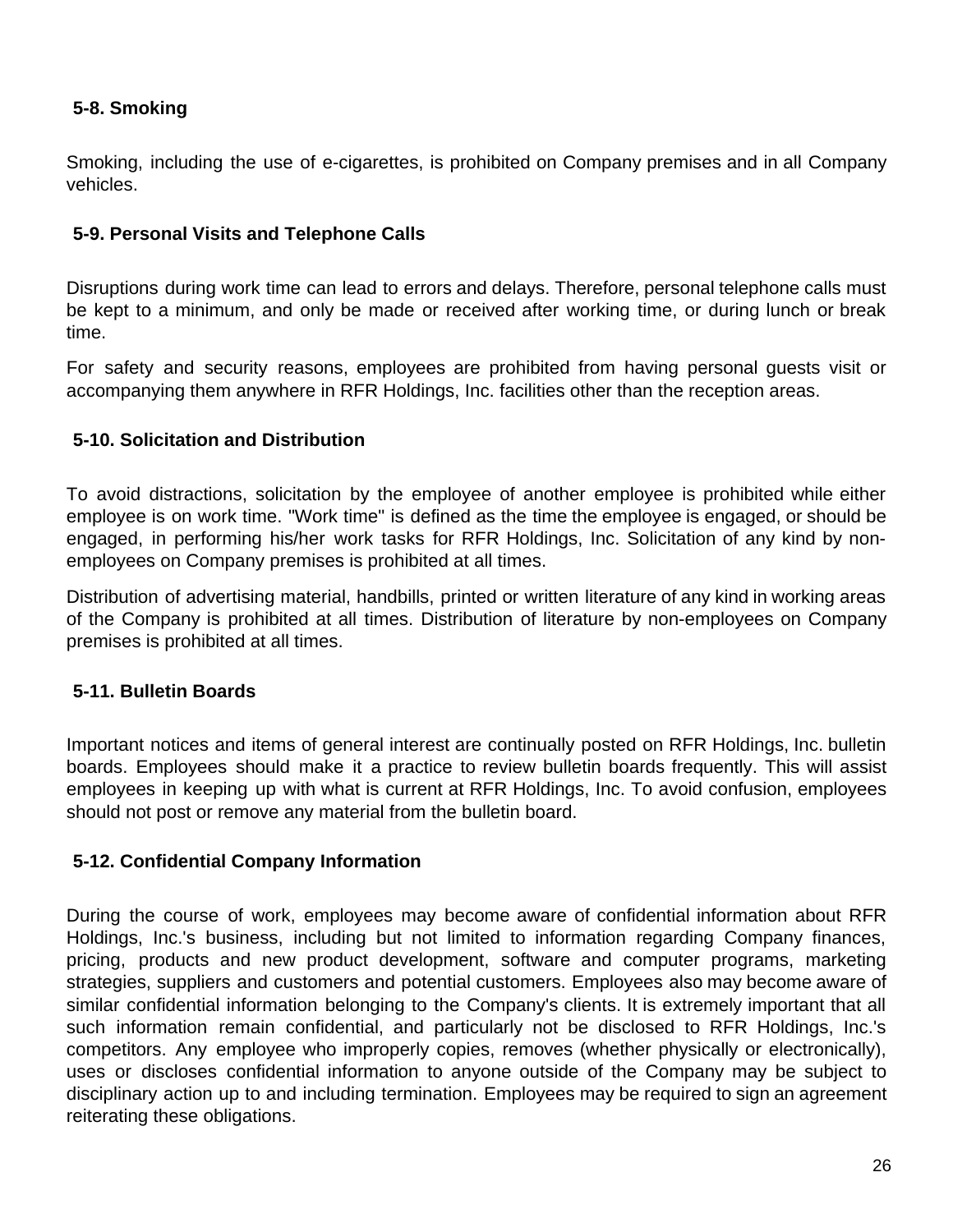# <span id="page-26-0"></span>**5-13. Personally Identifiable Information - Privacy**

Any information obtained about individuals as a result of our services are confidential and are subject to policy 5-12 "Confidential Company Information." Any consumer inquiries regarding our business privacy practices or our compliance with any government enacted privacy regulation must be directed to a Vice President or the President of Red Flag Reporting.

#### **5-14. Conflict of Interest and Business Ethics**

It is RFR Holdings, Inc.'s policy that all employees avoid any conflict between their personal interests and those of the Company. The purpose of this policy is to ensure that the Company's honesty and integrity, and therefore its reputation, are not compromised. The fundamental principle guiding this policy is that no employee should have, or appear to have, personal interests or relationships that actually or potentially conflict with the best interests of the Company.

It is not possible to give an exhaustive list of situations that might involve violations of this policy. However, the situations that would constitute a conflict in most cases include but are not limited to:

- 1. holding an interest in or accepting free or discounted goods from any organization that does, or is seeking to do, business with the Company, by any employee who is in a position to directly or indirectly influence either the Company's decision to do business, or the terms upon which business would be done with such organization;
- 2. holding any interest in an organization that competes with the Company;
- 3. being employed by (including as a consultant) or serving on the board of any organization which does, or is seeking to do, business with the Company or which competes with the Company; and/or
- 4. profiting personally, e.g., through commissions, loans, expense reimbursements or other payments, from any organization seeking to do business with the Company.

A conflict of interest would also exist when a member of the employee's immediate family is involved in situations such as those above.

This policy is not intended to prohibit the acceptance of modest courtesies, openly given and accepted as part of the usual business amenities, for example, occasional business-related meals or promotional items of nominal or minor value.

It is the employee's responsibility to report any actual or potential conflict that may exist between the employee (and the employee's immediate family) and the Company.

#### **5-15. Use of Facilities, Equipment and Property, Including Intellectual Property**

Equipment essential in accomplishing job duties is often expensive and may be difficult to replace. When using property, employees are expected to exercise care, perform required maintenance, and follow all operating instructions, safety standards and guidelines.

Employees should notify their supervisor if any equipment, machines, or tools appear to be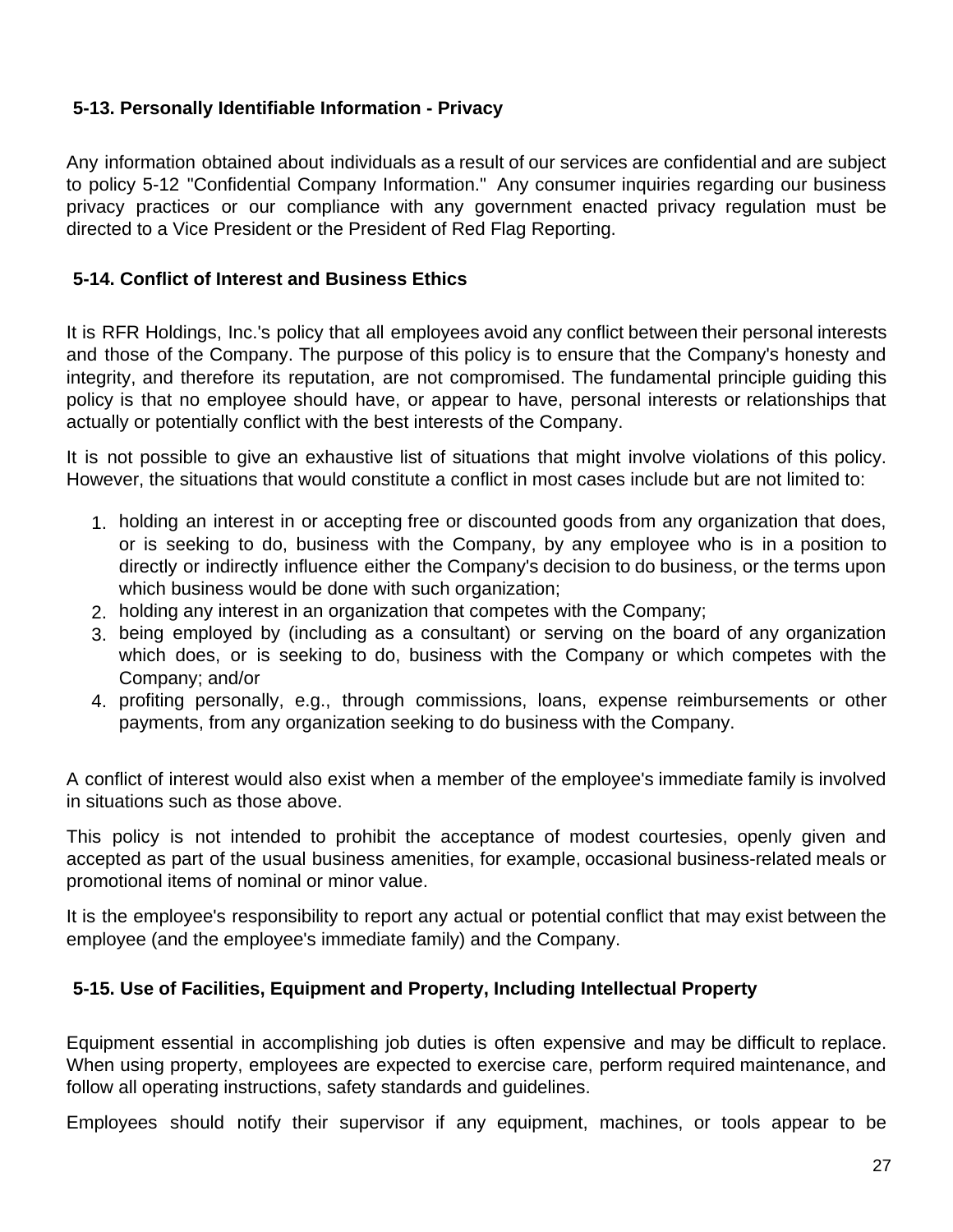<span id="page-27-0"></span>damaged, defective or in need of repair. Prompt reporting of loss, damages, defects and the need for repairs could prevent deterioration of equipment and possible injury to employees or others. Supervisors can answer any questions about the employees' responsibility for maintenance and care of equipment used on the job.

Employees also are prohibited from any unauthorized use of the Company's intellectual property, such as audio and video tapes, print materials and software.

Improper, careless, negligent, destructive, or unsafe use or operation of equipment can result in discipline, up to and including discharge.

Further, the Company is not responsible for any damage to employees' personal belongings unless the employee's supervisor provided advance approval for the employee to bring the personal property to work.

# **5-16. Health and Safety**

The health and safety of employees and others on Company property are of critical concern to RFR Holdings, Inc. The Company intends to comply with all health and safety laws applicable to our business. To this end, we must rely upon employees to ensure that work areas are kept safe and free of hazardous conditions. Employees are required to be conscientious about workplace safety, including proper operating methods, and recognize dangerous conditions or hazards. Any unsafe conditions or potential hazards should be reported to management immediately, even if the problem appears to be corrected. Any suspicion of a concealed danger present on the Company's premises, or in a product, facility, piece of equipment, process or business practice for which the Company is responsible should be brought to the attention of management immediately.

Periodically, the Company may issue rules and guidelines governing workplace safety and health. The Company may also issue rules and guidelines regarding the handling and disposal of hazardous substances and waste. All employees should familiarize themselves with these rules and guidelines, as strict compliance will be expected.

Any workplace injury, accident, or illness must be reported to the employee's supervisor as soon as possible, regardless of the severity of the injury or accident.

# **5-17. Hiring Relatives/Employee Relationships**

A familial relationship among employees can create an actual or at least a potential conflict of interest in the employment setting, especially where one relative supervises another relative. To avoid this problem, RFR Holdings, Inc. may refuse to hire or place a relative in a position where the potential for favoritism or conflict exists.

In other cases, such as personal relationships where a conflict or the potential for conflict arises, even if there is no supervisory relationship involved, the parties may be separated by reassignment or discharged from employment, at the discretion of the Company. Accordingly, all parties to any type of intimate personal relationship must inform management.

If two employees marry, become related, or enter into an intimate relationship, they may not remain in a reporting relationship or in positions where one individual may affect the compensation or other terms or conditions of employment of the other individual. The Company generally will attempt to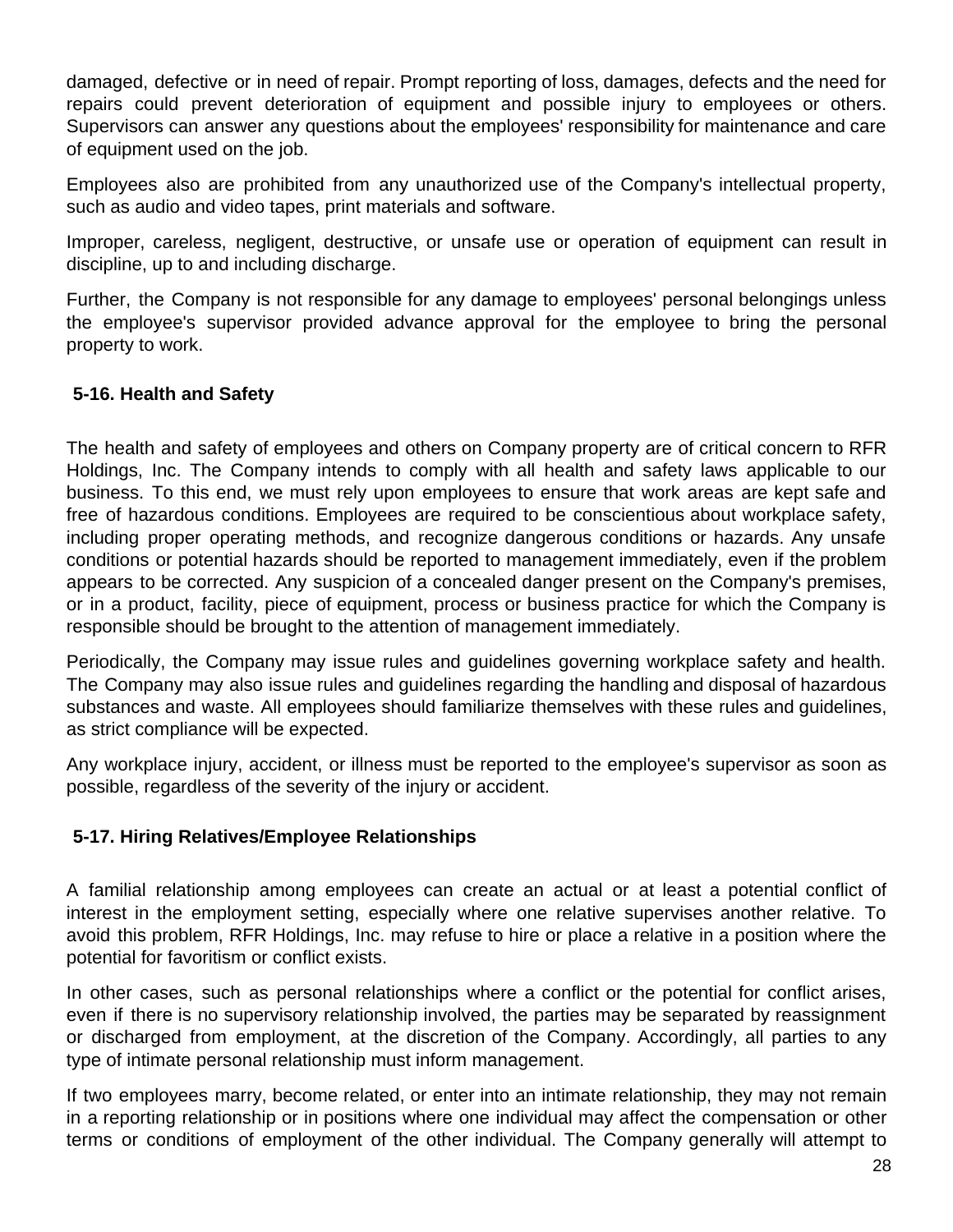<span id="page-28-0"></span>identify other available positions, but if no alternate position is available, the Company retains the right to decide which employee will remain with the Company.

For the purposes of this policy, a relative is any person who is related by blood or marriage, or whose relationship with the employee is similar to that of persons who are related by blood or marriage.

# **5-18. Employee Dress and Personal Appearance**

Employees are expected to report to work well groomed, clean, and dressed according to the requirements of their position. Some employees may be required to wear uniforms or safety equipment/clothing. Employees should contact their supervisor for specific information regarding acceptable attire for their position. If employees report to work dressed or groomed inappropriately, they may be prevented from working until they return to work well groomed and wearing the proper attire.

# **5-19. Publicity/Statements to the Media**

All media inquiries regarding the position of the Company as to any issues must be referred to the President. Only the President is authorized to make or approve public statements on behalf of the Company. No employees, unless specifically designated by the President, are authorized to make those statements on behalf of Company. Any employee wishing to write and/or publish an article, paper, or other publication on behalf of the Company must first obtain approval from the President.

# **5-20. Operation of Vehicles**

All employees authorized to drive Company-owned or leased vehicles or personal vehicles in conducting Company business must possess a current, valid driver's license and an acceptable driving record. Any change in license status or driving record must be reported to management immediately.

Employees must have a valid driver's license in their possession while operating a vehicle off or on Company property. It is the responsibility of every employee to drive safely and obey all traffic, vehicle safety, and parking laws or regulations. Drivers must demonstrate safe driving habits at all times.

Company-owned or leased vehicles may be used only as authorized by management.

# **Portable Communication Device Use While Driving**

Employees who drive on Company business must abide by all state or local laws prohibiting or limiting portable communication device (PCD) use, including cell phones or personal digital assistants, while driving. Further, even if use is permitted, employees may choose to refrain from using any PCD while driving. "Use" includes, but is not limited to, talking or listening to another person or sending an electronic or text message via the PCD.

Regardless of the circumstances, including slow or stopped traffic, if any use is permitted while driving, employees should proceed to a safe location off the road and safely stop the vehicle before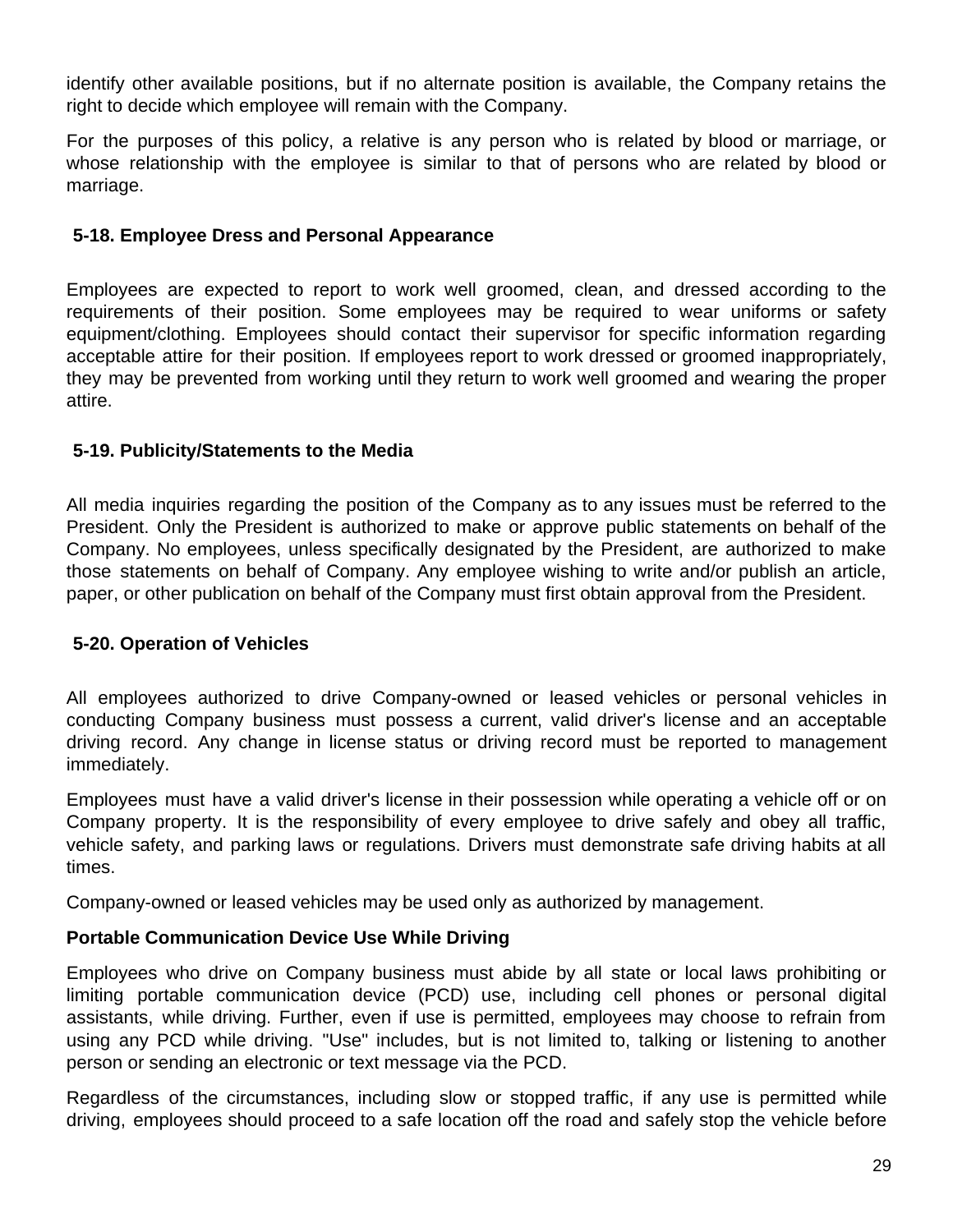<span id="page-29-0"></span>placing or accepting a call. If acceptance of a call is absolutely necessary while the employees are driving, and permitted by law, they must use a hands-free option and advise the caller that they are unable to speak at that time and will return the call shortly.

Under no circumstances should employees feel that they need to place themselves at risk to fulfill business needs.

Since this policy does not require any employee to use a PCD while driving, employees who are charged with traffic violations resulting from the use of their PCDs while driving will be solely responsible for all liabilities that result from such actions.

Texting and e-mailing while driving is prohibited in all circumstances.

# **5-21. Business Expense Reimbursement**

Employees will be reimbursed for reasonable approved expenses incurred in the course of business. These expenses must be approved by the employee's Supervisor, and may include air travel, hotels, motels, meals, cab fare, rental vehicles, or gas and car mileage for personal vehicles. All expenses incurred should be submitted to VP of Finance along with the receipts in a timely manner.

Employees are expected to exercise restraint and good judgment when incurring expenses. Employees should contact their Supervisor in advance if they have any questions about whether an expense will be reimbursed.

# **5-22. References**

RFR Holdings, Inc. will respond to reference requests through VP of Finance Department. The Company will provide general information concerning the employee such as date of hire, date of discharge, and positions held. Requests for reference information must be in writing, and responses will be in writing. Please refer all requests for references to VP of Finance Department.

# **Only VP of Finance Department may provide references.**

# **5-23. If You Must Leave Us**

Should the employees decide to leave the Company, we ask that they provide a Supervisor with at least two (2) weeks advance notice of departure. Thoughtfulness will be appreciated. All Company, property including, but not limited to, keys, security cards, parking passes, laptop computers, fax machines, uniforms, etc., must be returned at separation. Employees also must return all of the Company's Confidential Information upon separation. To the extent permitted by law, employees will be required to repay the Company (through payroll deduction, if lawful) for any lost or damaged Company property. As noted previously, all employees are employed at-will and nothing in this handbook changes that status.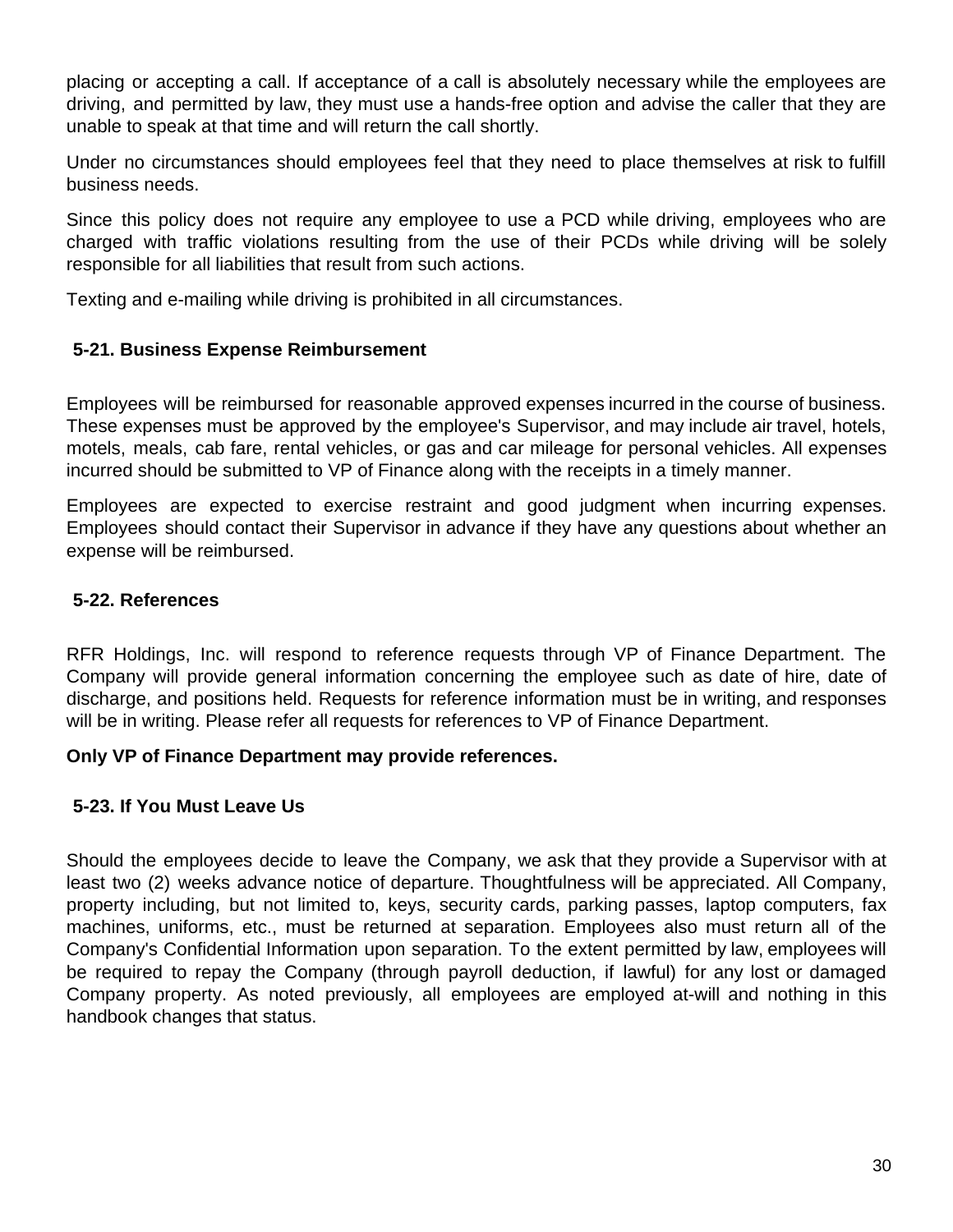# <span id="page-30-0"></span>**5-24. Exit Interviews**

Employees who resign are requested to participate in an exit interview with the Department Head, if possible.

# **5-25. A Few Closing Words**

This handbook is intended to give employees a broad summary of things they should know about RFR Holdings, Inc. The information in this handbook is general in nature and, should questions arise, any member of management should be consulted for complete details. While we intend to continue the policies, rules and benefits described in this handbook, RFR Holdings, Inc., in its sole discretion, may always amend, add to, delete from or modify the provisions of this handbook and/or change its interpretation of any provision set forth in this handbook. Employees should not hesitate to speak to management if they have any questions about the Company or its personnel policies and practices.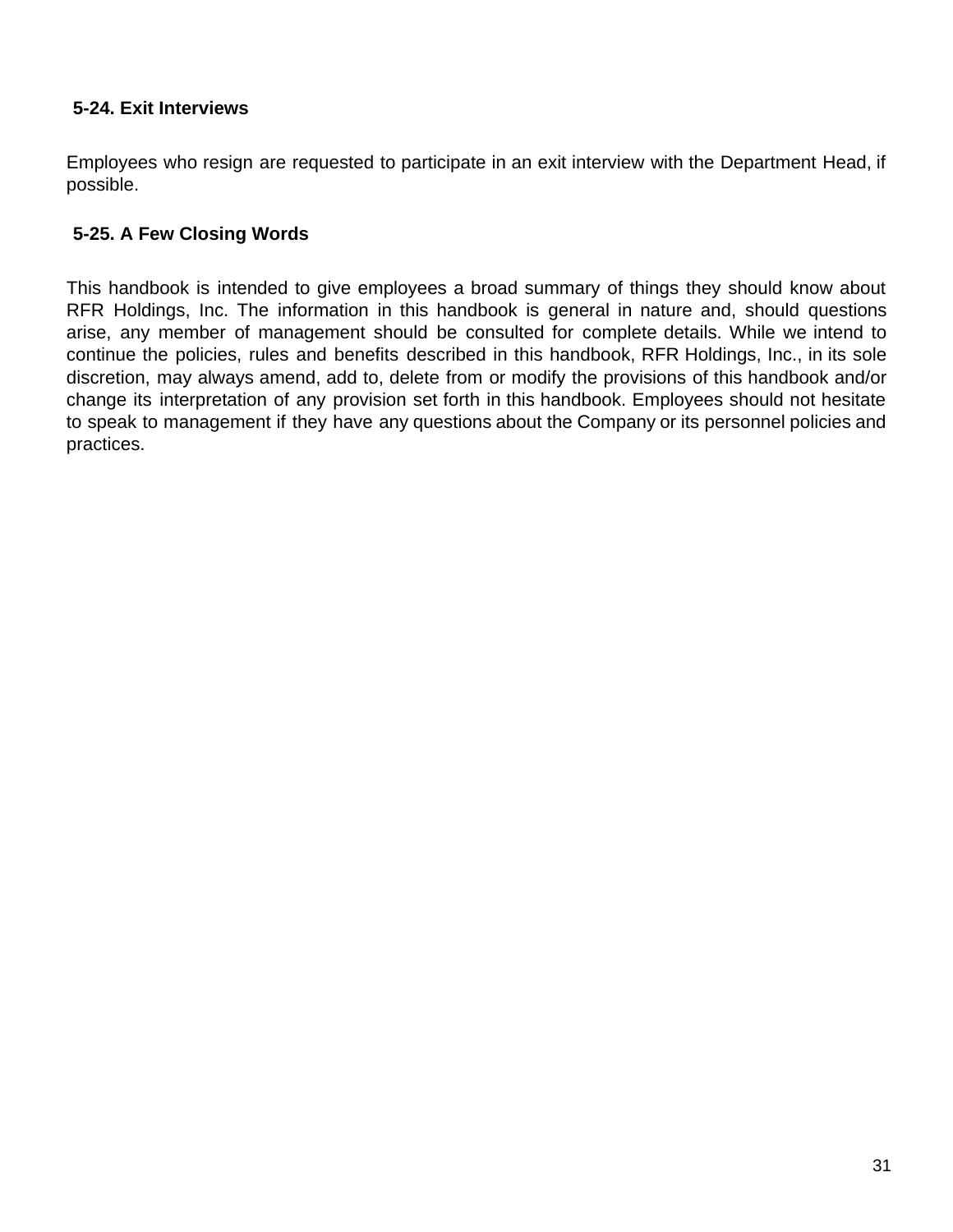# <span id="page-31-0"></span>**General Handbook Acknowledgment**

This Employee Handbook is an important document intended to help employees become acquainted with RFR Holdings, Inc. This document is intended to provide guidelines and general descriptions only; it is not the final word in all cases. Individual circumstances may call for individual attention.

Because the Company's operations may change, the contents of this Handbook may be changed at any time, with or without notice, in an individual case or generally, at the sole discretion of management.

Please read the following statements and sign below to indicate your receipt and acknowledgment of this Handbook.

**I have received and read a copy of RFR Holdings, Inc.'s Employees Handbook. I understand that the policies, rules and benefits described in it are subject to change at the sole discretion of the Company at any time.**

**I further understand that my employment is terminable at will, either by myself or the Company, with or without cause or notice, regardless of the length of my employment or the granting of benefits of any kind.**

**I understand that no representative of RFR Holdings, Inc. other than the President may alter "at will" status and any such modification must be in a signed writing.**

**I understand that my signature below indicates that I have read and understand the above statements and that I have received a copy of the Company's Employee Handbook.**

Employee's Printed Name: \_\_\_\_\_\_\_\_\_\_\_\_\_\_\_\_\_\_\_\_

Employee's Signature: \_\_\_\_\_\_\_\_\_\_\_\_\_\_\_\_\_\_\_\_\_\_\_

Position: **with a set of the set of the set of the set of the set of the set of the set of the set of the set of the set of the set of the set of the set of the set of the set of the set of the set of the set of the set of** 

Date: \_\_\_\_\_\_\_\_\_\_\_\_\_\_\_\_\_\_\_

The signed original copy of this acknowledgment should be given to management - it will be filed in your personnel file.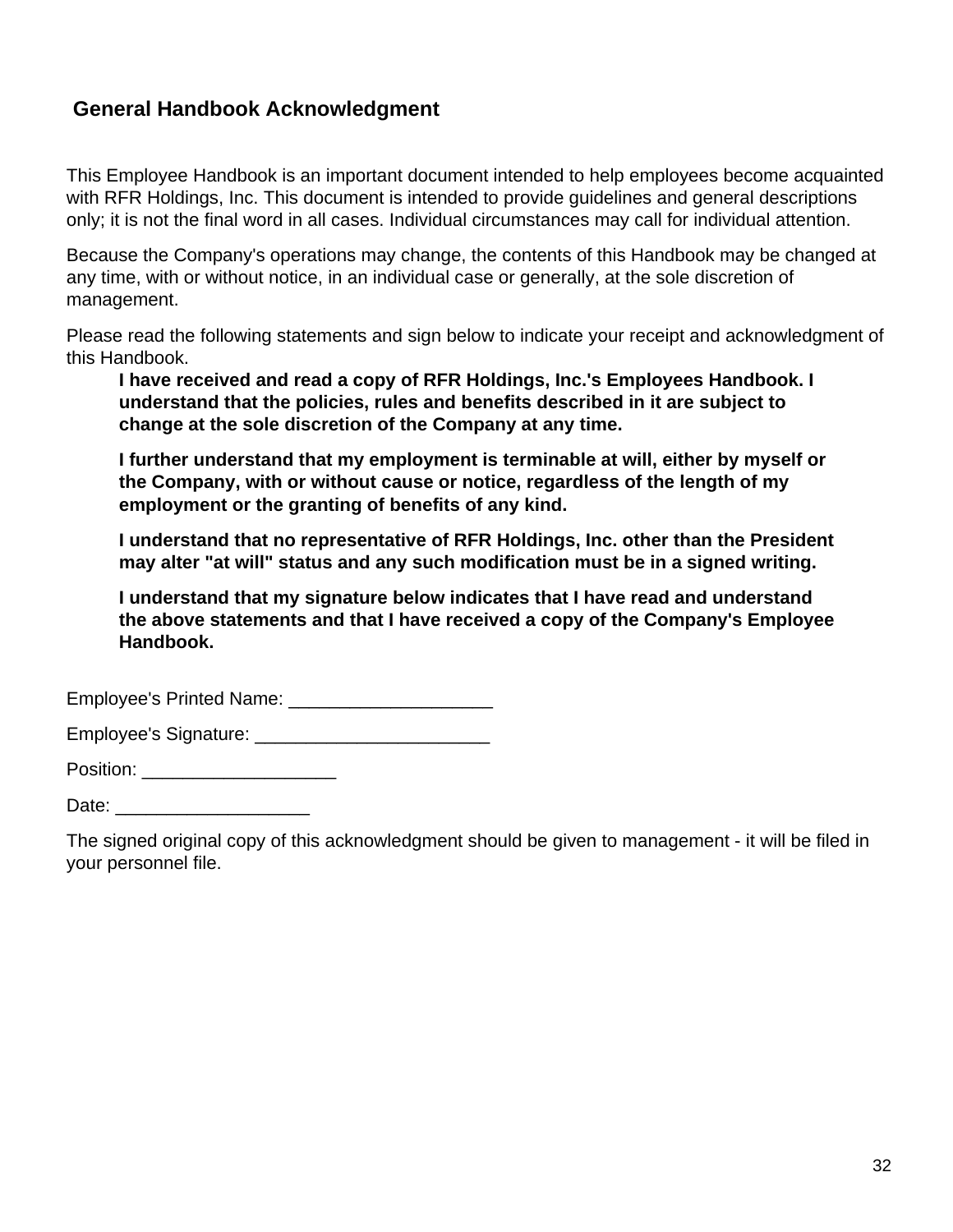# <span id="page-32-0"></span>**Receipt of Non-Harassment Policy**

It is RFR Holdings, Inc.'s policy to prohibit intentional and unintentional harassment of or against job applicants, contractors, interns, volunteers or employees by another employee, supervisor, vendor, customer or any third party on the basis of actual or perceived race, color, creed, religion, national origin, ancestry, citizenship status, age, sex or gender (including pregnancy, childbirth and pregnancy-related conditions), gender identity or expression (including transgender status), sexual orientation, marital status, military service and veteran status, physical or mental disability, genetic information or any other characteristic protected by applicable federal, state or local laws (referred to as "protected characteristics"). Such conduct will not be tolerated by RFR Holdings, Inc.

The purpose of this policy is not to regulate our employees' personal morality, but to ensure that no one harasses another individual in the workplace, including while on Company premises, while on Company business (whether or not on Company premises) or while representing the Company. In addition to being a violation of this policy, harassment or retaliation based on any protected characteristic as defined by applicable federal, state, or local laws also is unlawful. For example, sexual harassment and retaliation against an individual because the individual filed a complaint of sexual harassment or because an individual aided, assisted or testified in an investigation or proceeding involving a complaint of sexual harassment as defined by applicable federal, state, or local laws are unlawful.

#### **Harassment Defined**

Harassment generally is defined in this policy as unwelcome verbal, visual or physical conduct that denigrates or shows hostility or aversion towards an individual because of any actual or perceived protected characteristic or has the purpose or effect of unreasonably interfering with an individual's work performance or creating an intimidating, hostile or offensive working environment.

Harassment can be verbal (including slurs, jokes, insults, epithets, gestures or teasing), visual (including offensive posters, symbols, cartoons, drawings, computer displays, text messages, social media posts or e-mails) or physical conduct (including physically threatening another, blocking someone's way, etc.). Such conduct violates this policy, even if it does not rise to the level of a violation of applicable federal, state or local laws. Because it is difficult to define unlawful harassment, employees are expected to behave at all times in a manner consistent with the intended purpose of this policy.

# **Sexual Harassment Defined**

Sexual harassment can include all of the above actions, as well as other unwelcome conduct, such as unwelcome or unsolicited sexual advances, requests for sexual favors, conversations regarding sexual activities and other verbal, visual or physical conduct of a sexual nature when:

- submission to that conduct or those advances or requests is made either explicitly or implicitly a term or condition of an individual's employment; or
- submission to or rejection of the conduct or advances or requests by an individual is used as the basis for employment decisions affecting the individual; or
- the conduct or advances or requests have the purpose or effect of unreasonably interfering with an individual's work performance or creating an intimidating, hostile or offensive working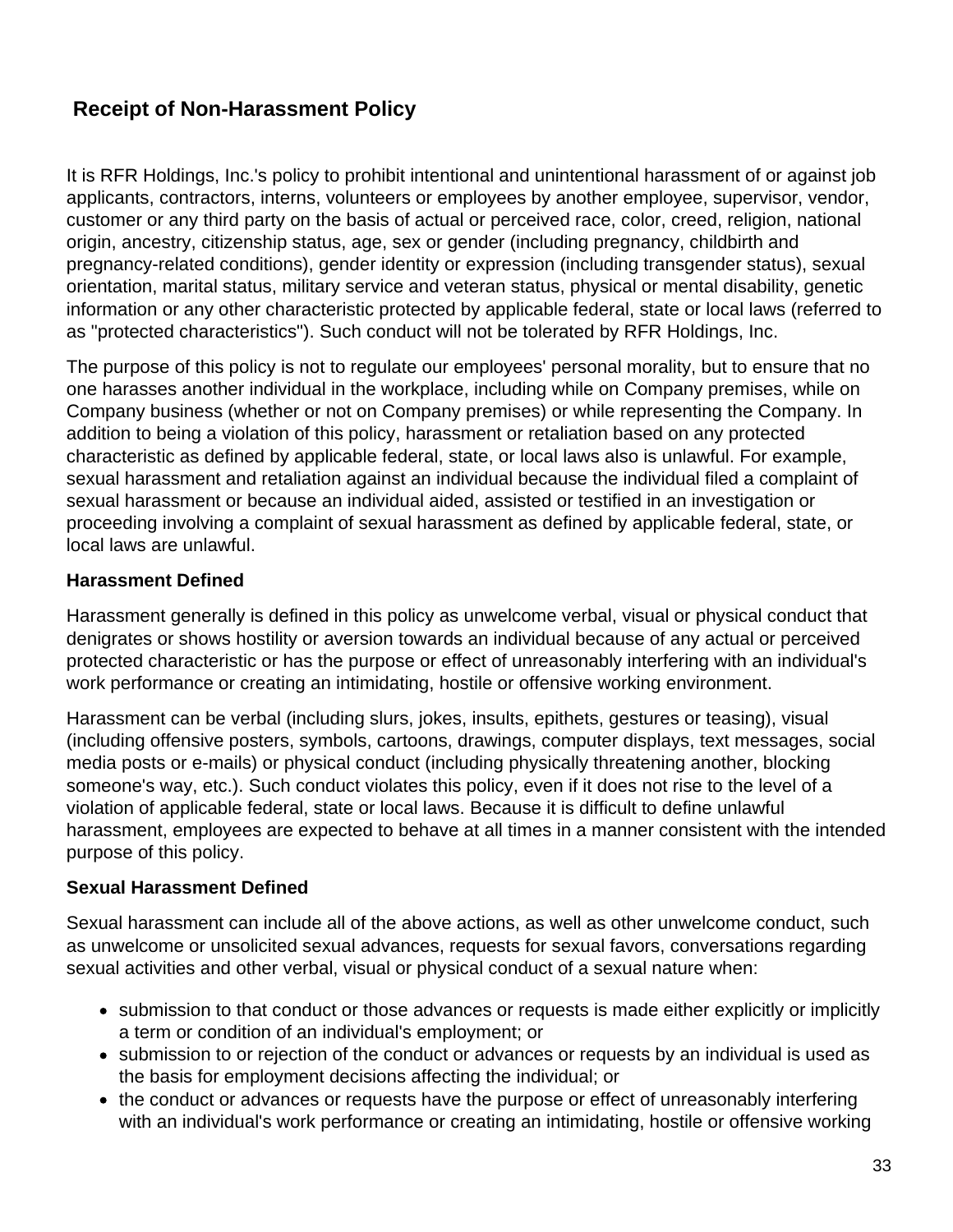environment.

Examples of conduct that violate this policy include:

- 1. unwelcome flirtations, leering, whistling, touching, pinching, assault, blocking normal movement;
- 2. requests for sexual favors or demands for sexual favors in exchange for favorable treatment;
- 3. obscene or vulgar gestures, posters or comments;
- 4. sexual jokes or comments about a person's body, sexual prowess or sexual deficiencies;
- 5. propositions or suggestive or insulting comments of a sexual nature;
- 6. derogatory cartoons, posters and drawings;
- 7. sexually-explicit e-mails, text messages or voicemails;
- 8. uninvited touching of a sexual nature;
- 9. unwelcome sexually-related comments;
- 10. conversation about one's own or someone else's sex life;
- 11. conduct or comments consistently targeted at only one gender, even if the content is not sexual; and
- 12. teasing or other conduct directed toward a person because of the person's gender.

# **Reporting Procedures**

If the employee has been subjected to or witnessed conduct which violates this policy, the employee should immediately report the matter to the President. If the employee is unable for any reason to contact this person, or if the employee has not received an initial response within five (5) business days after reporting any incident of what the employee perceives to be harassment, the employee should contact the Vice President. If the person toward whom the complaint is directed is one of the individuals indicated above, the employee should contact any higher-level manager in the reporting hierarchy.

# **Investigation Procedures**

Every report of perceived harassment will be fully investigated, and corrective action will be taken where appropriate. All complaints will be kept confidential to the extent possible, but confidentiality cannot be guaranteed. All employees must cooperate with all investigations conducted pursuant to this policy.

# **Retaliation Prohibited**

In addition, the Company will not allow any form of retaliation against individuals who report unwelcome conduct to management or who cooperate in the investigations of such reports in accordance with this policy. If the employee has been subjected to any such retaliation, the employee should report it in the same manner in which the employee would report a claim of perceived harassment under this policy.

Violation of this policy including any improper retaliatory conduct will result in disciplinary action, up to and including termination.

I have read and I understand RFR Holdings, Inc.'s Non-Harassment Policy.

Employee's Printed Name: